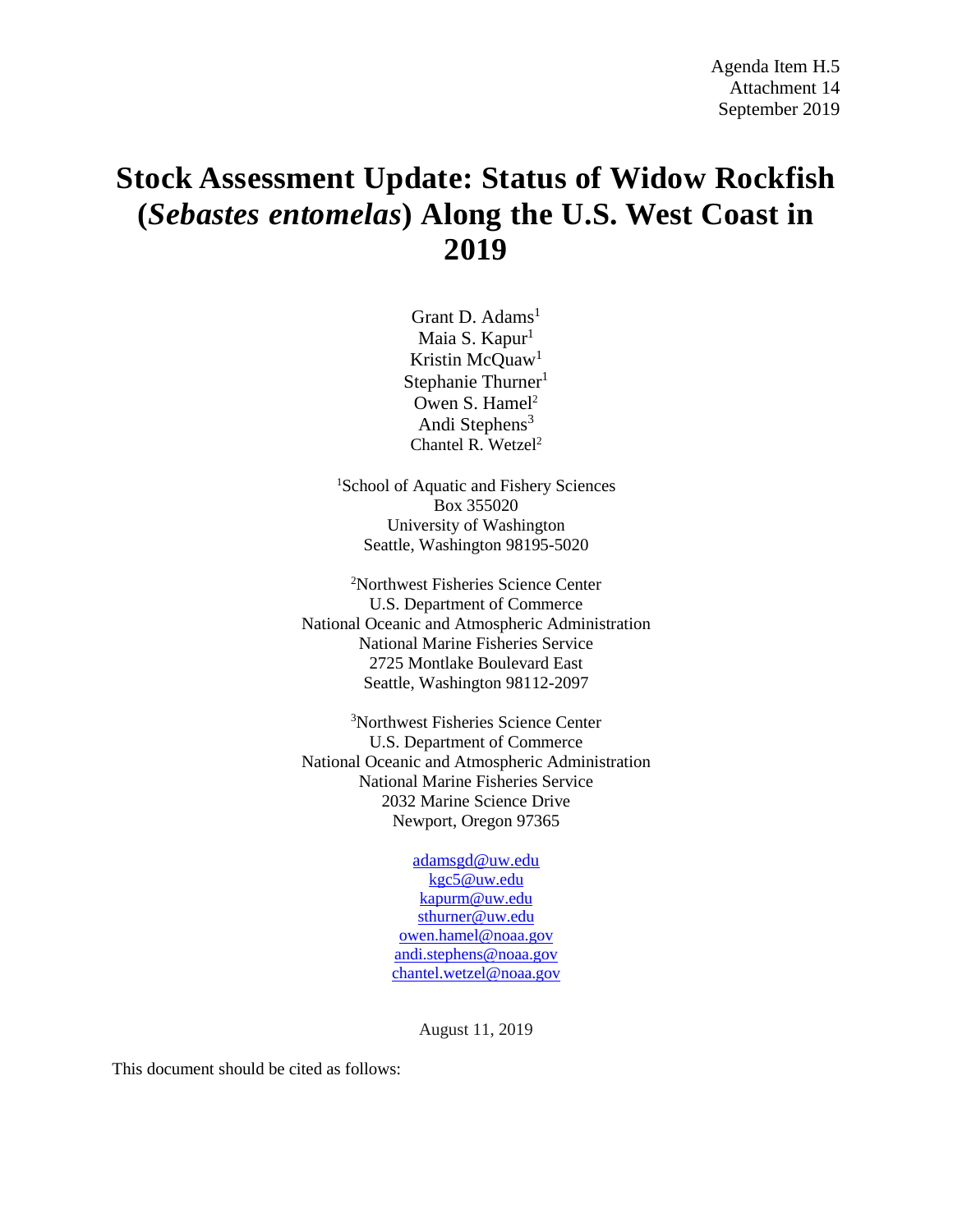G. D. Adams, M. S. Kapur, K. McQuaw, S. Thurner, O.S. Hamel, A. Stephens & C. R. Wetzel. 2019. Stock Assessment Update: Status of Widow Rockfish (*Sebastes entomelas*) Along the U.S. West Coast in 2019. Pacific Fishery Management Council, Portland, Oregon.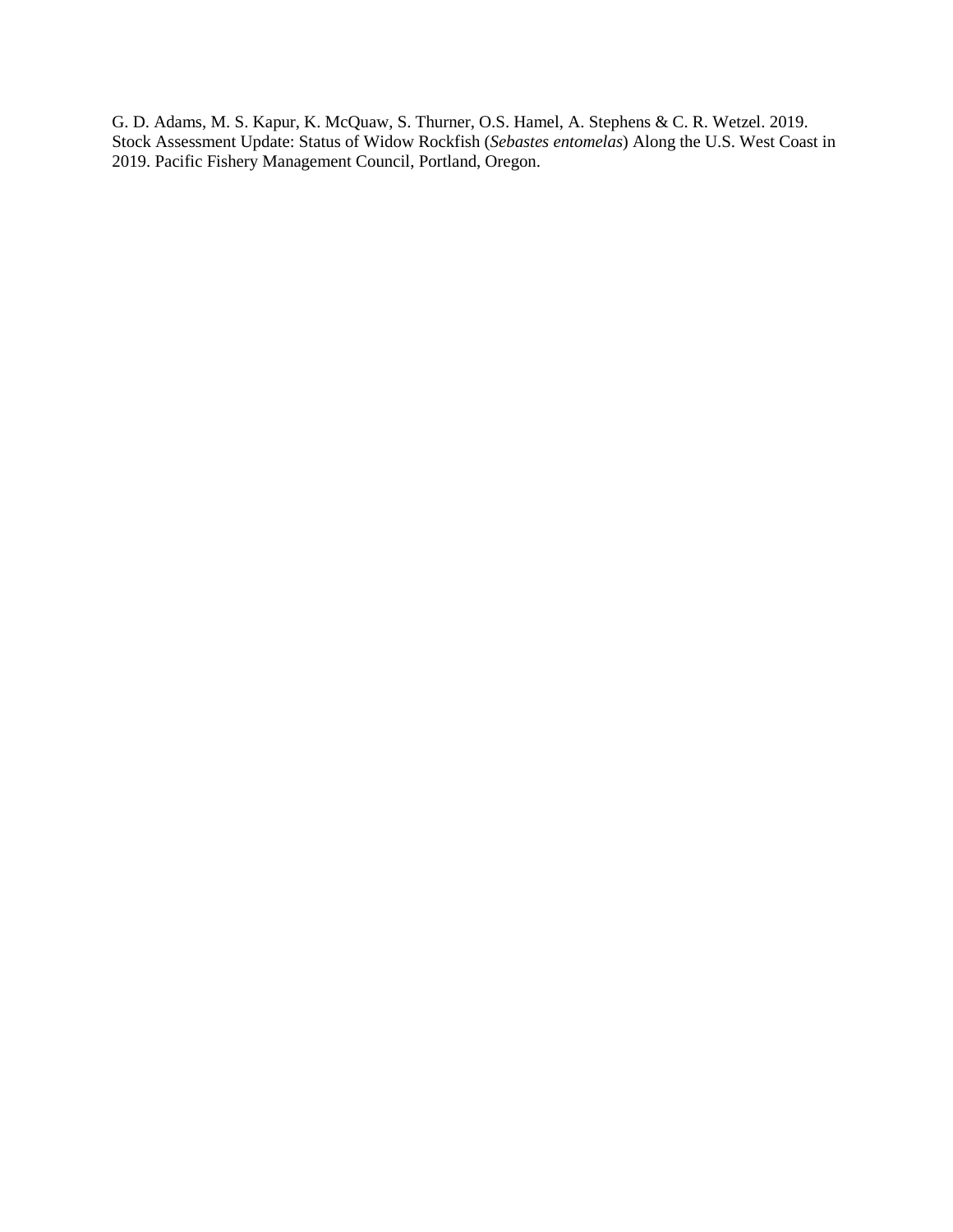# **Table of Contents**

**No table of contents entries found.**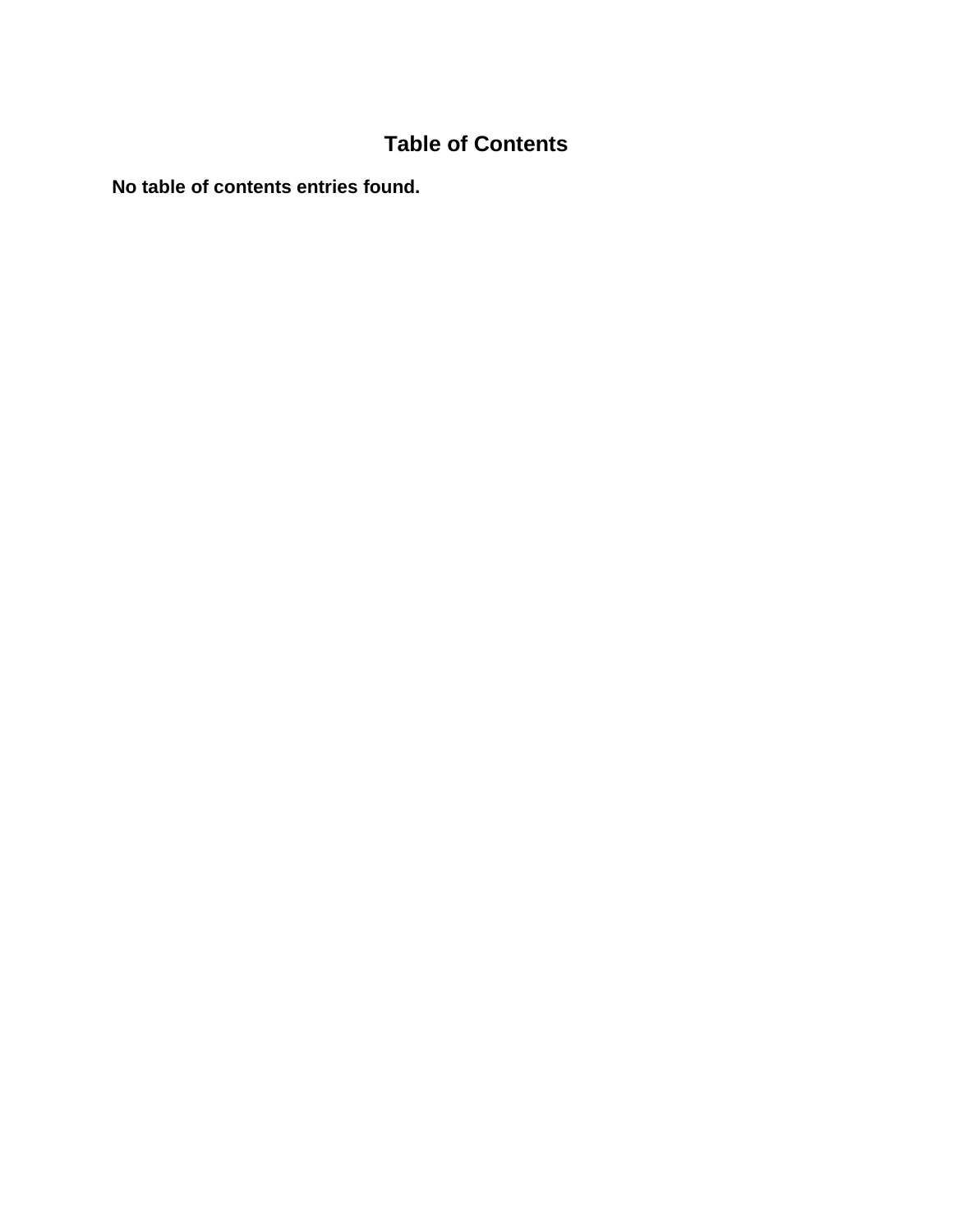## **Executive Summary**

## **Stock**

This is an update assessment of Widow Rockfish (*Sebastes entomelas*) that reside in the waters off California, Oregon, and Washington from the U.S.-Canadian border in the north to the U.S.-Mexico border in the south. This is an update of the 2015 benchmark assessment (Hicks and Wetzel, 2015). Widow Rockfish inhabit water depths of 25–370 m from northern Baja California, Mexico to Southeastern Alaska. Although catches north of the U.S.-Canada border and south of the U.S.-Mexico border were not included in this assessment, it is not certain if those populations contribute to the biomass of Widow Rockfish off of the U.S. West Coast, possibly through adult migration and/or larval dispersion.

There is little evidence of genetically separate stocks along the U.S. coast and the previous benchmark assessment used a single area, coastwide model with multiple fisheries (Hicks and Wetzel, 2015). There is some evidence of biological differences between areas. For example, Widow Rockfish collected off California tend to mature at a smaller length than do Widow Rockfish collected off of Oregon (Barss and Echeverria 1987). This may be due to environmental or anthropogenic effects rather than genetic differences. The 2015 benchmark assessment decided to continue with a single area model for this assessment rather than lose prediction power by splitting the model and data into two separate areas.

## **Landings**

The historical reconstruction of landings for Widow Rockfish suggests that hook-and-line and bottom trawl fisheries have caught Widow Rockfish since the turn of the 20<sup>th</sup> century. Landings in the trawl fishery are estimated to have increased into the 1940s and remained relatively constant and small (below 1,000 mt per year) throughout the 1950s and into the 1960s before the foreign trawl fleet increased catches into the 1970s, with a peak at almost 5,000 mt in 1967. In the late 1970s a midwater trawl fishery developed for Widow Rockfish and catches increased rapidly with the discovery of large aggregations that form at night.

Total landings of Widow Rockfish peaked in the early 1980s, increasing from approximately 1,000 metric tons (mt) in 1978 to over 25,000 mt in 1981. After this sudden increase in catch, Widow Rockfish were given their own market category and often identified to species in the landings. However, species composition sampling of market categories occurred before the mid-1980s when Widow Rockfish was not specifically identified. The uncertainty in species composition is greater in past years, thus landings of Widow Rockfish are not well known further back in history.

The large landings in the early 1980s were curtailed with trip limits beginning in 1982, which resulted in a decline in landings throughout the 1980s and 1990s following sequential reductions in the trip limits. From 2000 to 2003, landings of Widow Rockfish dropped from over 4,000 mt to about 40 mt and have been slowly increasing in recent years as the population has rebuilt from early exploitation, with a more rapid relative increase after 2015 to above 10,000 mt in 2018. Midwater trawl gears in groundfish and Pacific Whiting (hake) fisheries account for the majority of the recent catch.

Widow Rockfish are a desirable market species and it is believed that discarding was low historically. However, management restrictions (e.g., trip limits) resulted in a substantial amount of discarding beginning in 1982. Trawl rationalization was introduced in 2011, and since then very little discarding of Widow Rockfish has occurred. Discards were estimated in the model with the assistance of data from the West Coast Observer Program (WCGOP), and total catches (discards plus landings) are reported in addition to landings.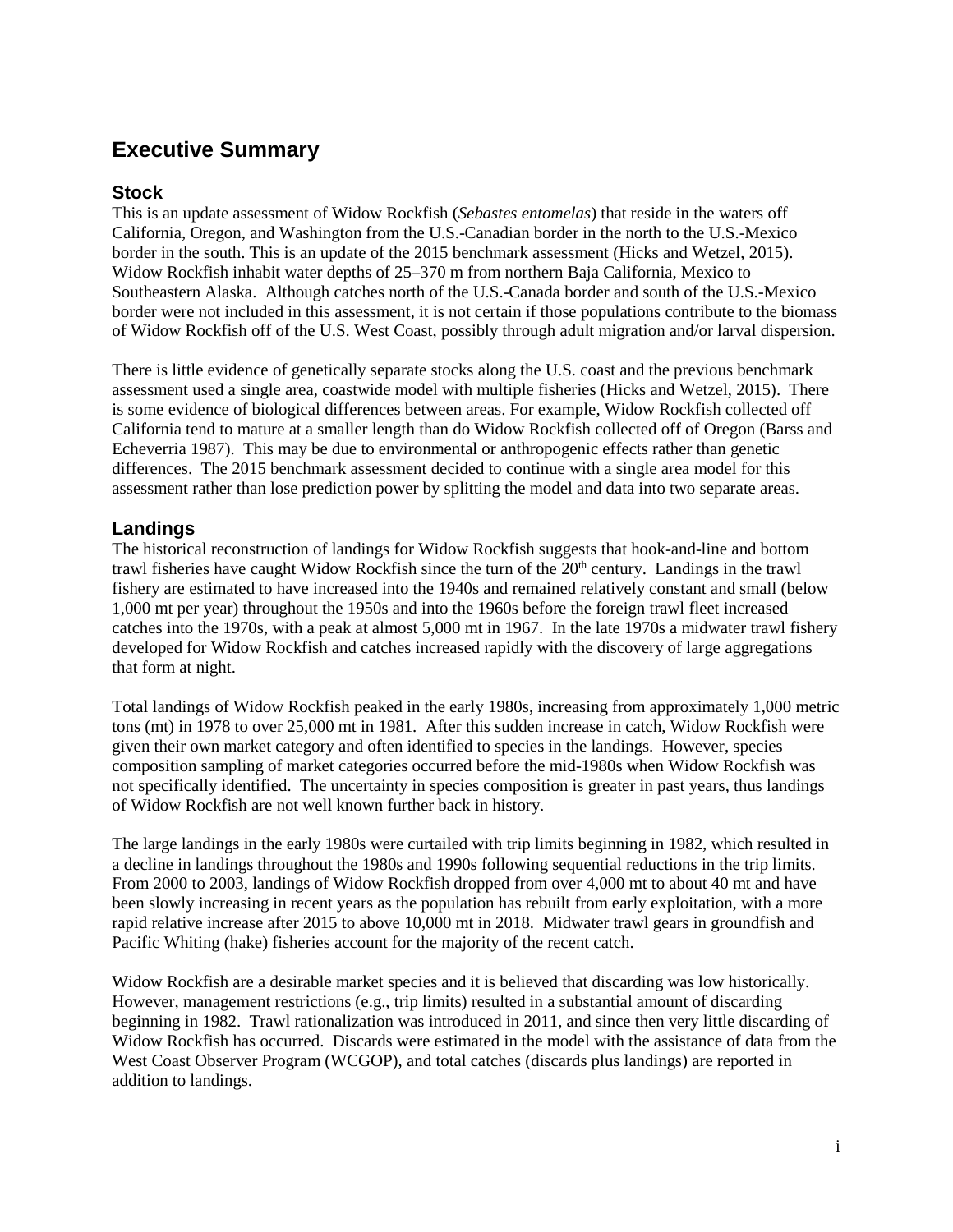| Table a: Recent landings for the bottom trawl, midwater trawl, at-sea hake, net, and hook-and-line fisheries |
|--------------------------------------------------------------------------------------------------------------|
| and the total landings across fisheries and the total mortality (discards $+$ landings) (mt).                |

|      |       | Midwater | At-Sea   |                | Hook-<br>and-<br>line | <b>Total Landings</b> |                        |
|------|-------|----------|----------|----------------|-----------------------|-----------------------|------------------------|
| Year | Trawl | Trawl    | Hake     | <b>Net</b>     |                       |                       | <b>Total Mortality</b> |
| 2009 | 8.06  | 42.16    | 135.35   | 0.21           | 0.43                  | 176.6                 | 186.21                 |
| 2010 | 9.1   | 63.23    | 106.35   | $\Omega$       | 0.16                  | 165.9                 | 178.84                 |
| 2011 | 18.53 | 44.32    | 149.65   | $\theta$       | 0.13                  | 212.0                 | 212.63                 |
| 2012 | 41.65 | 47.84    | 181.43   | $\Omega$       | 0.35                  | 270.4                 | 271.27                 |
| 2013 | 51.79 | 243.53   | 176.41   | $\Omega$       | 1.03                  | 469.8                 | 472.75                 |
| 2014 | 72    | 309.72   | 342.16   | 0.03           | 1.86                  | 721.9                 | 725.77                 |
| 2015 | 12.3  | 484.04   | 386.2    | $\Omega$       | 2.25                  | 879.6                 | 884.79                 |
| 2016 | 9.72  | 593.94   | 440.8    | $\Omega$       | 0.92                  | 1039.2                | 1.045.38               |
| 2017 | 36.29 | 4.901.11 | 1,455.20 | $\Omega$       | 2.8                   | 6345.9                | 6,395.41               |
| 2018 | 36.29 | 9,468.99 | 1,081.30 | $\overline{0}$ | 1.55                  | 10496.0               | 10,588.14              |



**Figure a: Landings of Widow Rockfish from 1916 to 2018 for bottom trawl, midwater trawl, net, and hookand-line fisheries, and catches of Widow Rockfish for the foreign (1966–1976) and Pacific Whiting (hake) fisheries (green).**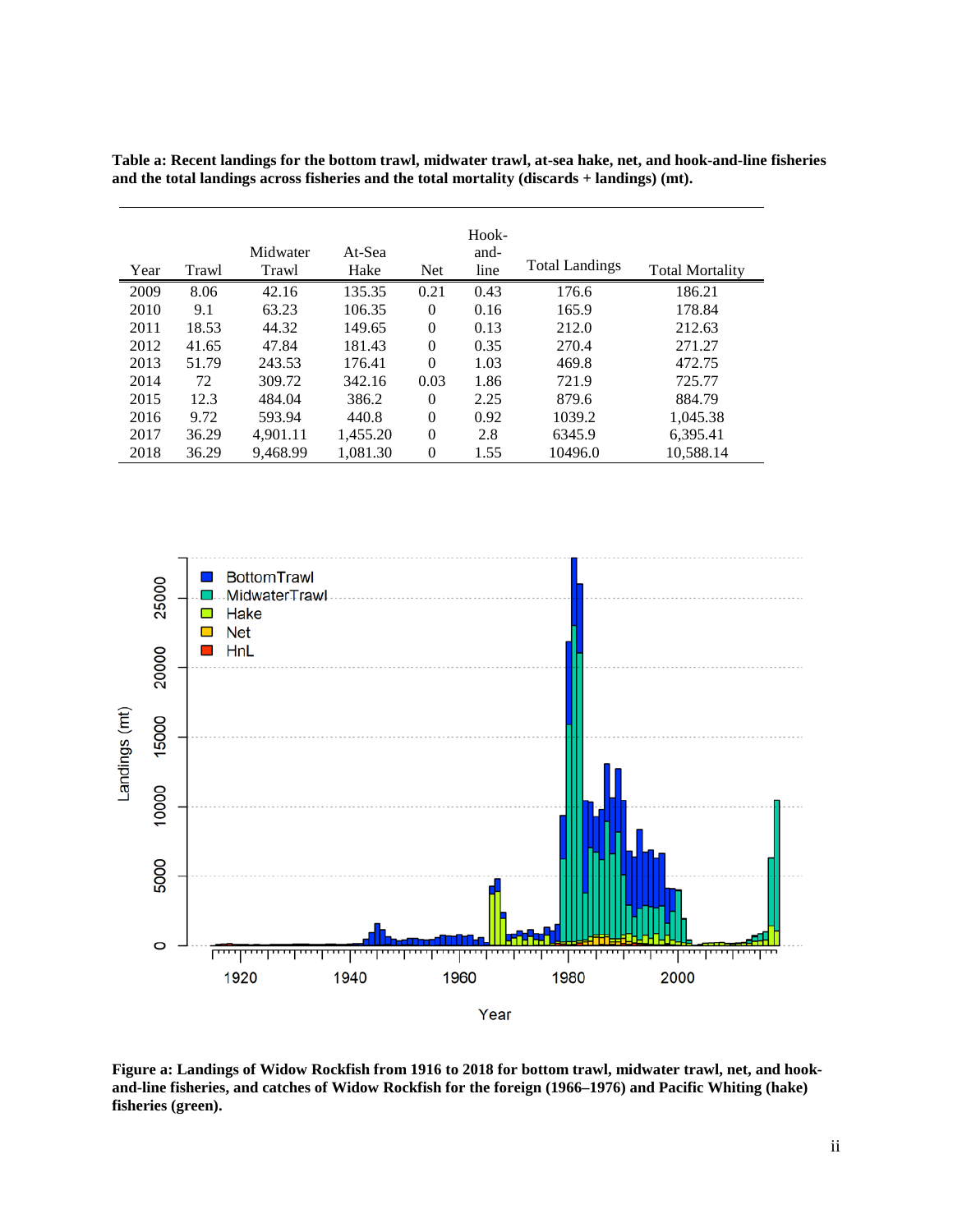### **Data and assessment**

This is an update assessment of the 2015 full assessment of Widow Rockfish (Hicks and Wetzel, 2015). In this assessment, aspects of the model including catches, data, and modelling assumptions were generally consistent with the 2015 assessment. However, the assessment used the updated version of the length- and age-structured modeling software Stock Synthesis (version 3.30.13), while the benchmark assessment used version 3.24U. The coastwide population was modeled assuming separate growth and mortality parameters for each sex (a two-sex model) from 1916 to 2019, and forecasted beyond 2019.

The definitions of fishing fleets have not been changed from those in the 2015 assessment. Five fishing fleets were specified within the model: 1) a shorebased bottom trawl fleet with coastwide catches from 1916–2018, 2) a shorebased midwater trawl fleet with coastwide catches from 1979–2018, 3) a mostly midwater trawl fleet that targets Pacific Hake/Whiting (*Merluccius productus*) and includes a foreign and at-sea fleet with catches from 1975–2018, a domestic shorebased fleet that targeted Pacific Hake with catches from 1991–2018, and foreign vessels that targeted Pacific Hake and rockfish between 1966–1976, 4) a net fishery consisting of catches mostly from California from 1981–2018, and 5) a hook-and-line fishery (predominantly longline) with coastwide catches from 1916–2018.

Data from three fishery-independent surveys were also included in the model: 1) the National Marine Fisheries Service (NMFS) Southwest Fisheries Science Center (SWFSC) and Northwest Fisheries Science Center (NWFSC)/Pacific Whiting Conservation Cooperative (PWCC) Midwater Trawl Survey that provides pre-recruit indices of abundance, 2) the NMFS Triennial Shelf Survey which was conducted from 1977–2004 in depths less than 500 meters, and 3) the NWFSC West Coast Groundfish Bottom Trawl Survey (WCGBTS) which has been surveying the entire U.S. West Coast in depths between 55 and 1,280 meters since 2003.

The data used in the assessment model consisted of survey abundance indices, length compositions, discard data, and age compositions. Model-based biomass indices and length compositions were determined for the NMFS Triennial Shelf and NWFSC West Coast Groundfish Bottom Trawl Surveys. Length and age compositions were also available from the five fisheries. Age data for all years of the WCGBTS were input as age-at-length. Discard data for the bottom trawl, midwater trawl, and hook-andline fisheries were available in various years in the form of discarded biomass and length compositions. A small amount of data was available to inform discarding practices of Widow Rockfish prior to 2002. The variances and sample sizes on all of the data were tuned to the expected variability in the model predictions.

The base model estimated parameters for length-based selectivity for all fleets and surveys, retention curves based on length for the bottom trawl, midwater trawl, and hook-and-line fishing fleets, a length-atage relationship, natural mortality, and recruitment deviations starting in 1900. A Beverton-Holt stockrecruitment function was used to model productivity and the steepness parameter was fixed at 0.72 based on a steepness meta-analysis for west coast rockfishes.

Uncertainty for the parameter estimates and derived quantities was determined in three ways. First, estimation uncertainty in the base model was determined using approximate asymptotic 95% confidence intervals based on maximum likelihood theory. Second, model uncertainty was investigated with various sensitivity runs where alternative model structures were implemented. Finally, the major axis of uncertainty was determined to define a range of states of nature and results are presented in a decision table.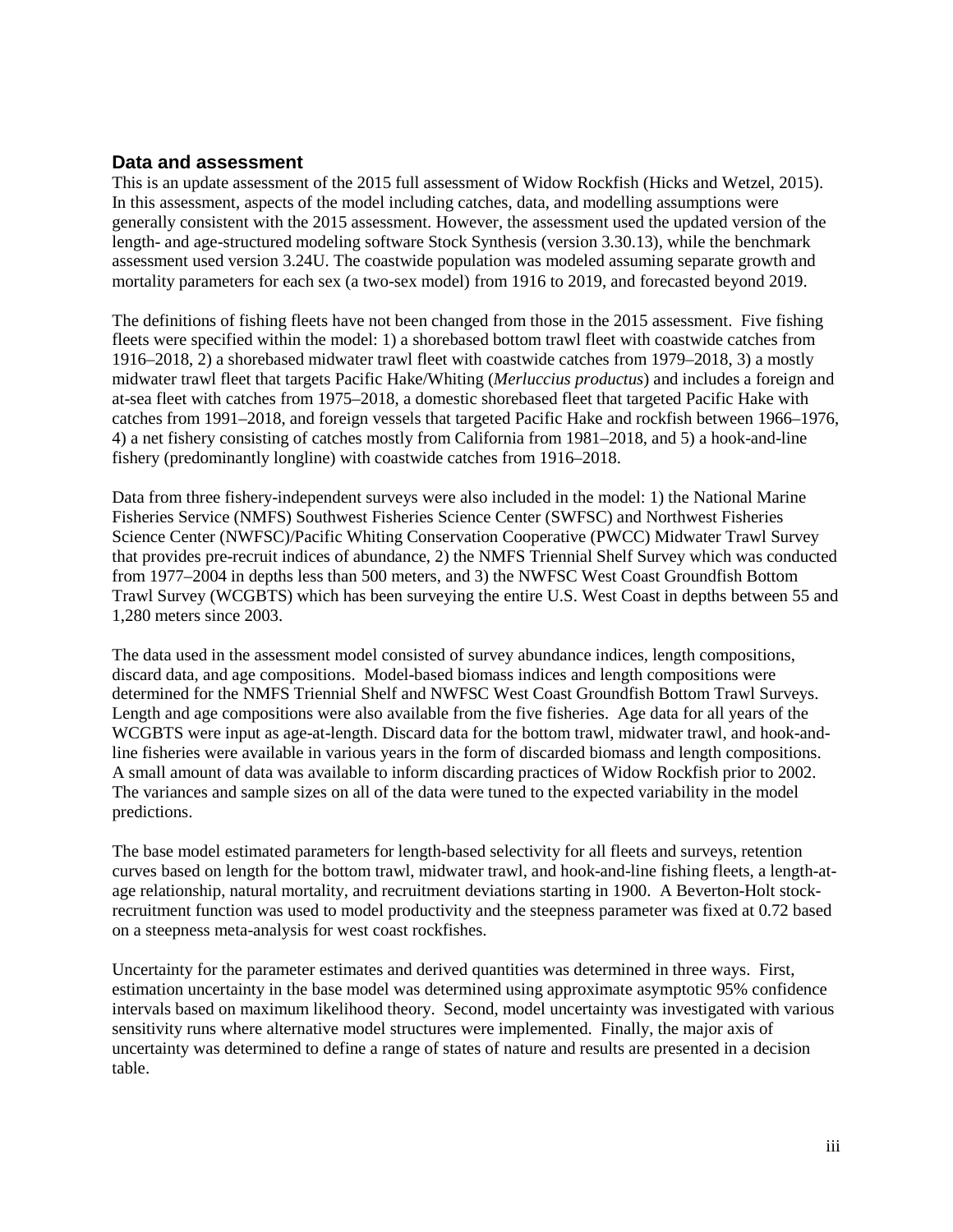Although there are many types of data available for Widow Rockfish since the late 1970s, which were used in this assessment, there is little information about steepness and natural mortality, and recent recruitment. Estimates of steepness are uncertain partly because of variable recruitment. Uncertainty in natural mortality is common in many fish stock assessments even when length and age data are available. Finally, there is little information about the strength of recent recruitment because the young fish are seen with a lower probability in the fisheries and surveys. These uncertainties were characterized as best as possible in the predictions and projections from this assessment.

## **Stock biomass**

The predicted spawning biomass from the base model generally showed a slight decline over the time series until 1966 when the foreign fleet began. A short, but sharp decline occurred, followed by a steep increase due to strong recruitment. The spawning biomass declined rapidly with the developing domestic midwater fishery in the late 1970s and early 1980s. The stock continued to decline until 2000, when a combination of strong recruitment and low catches resulted in a steady increase. The 2019 spawning biomass relative to unfished equilibrium spawning biomass is 91.9%, well above the target of 40% of unfished spawning biomass and the minimum value of 36.3%, which occurred in 1998, 2000, and 2001.

Approximate confidence intervals based on the asymptotic variance estimates show that the uncertainty in the estimated spawning biomass is high, especially in the early years. Spawning biomass is estimated to be at 80,910 mt in 2019, with an asymptotic 95% confidence interval of 49,484–112,335.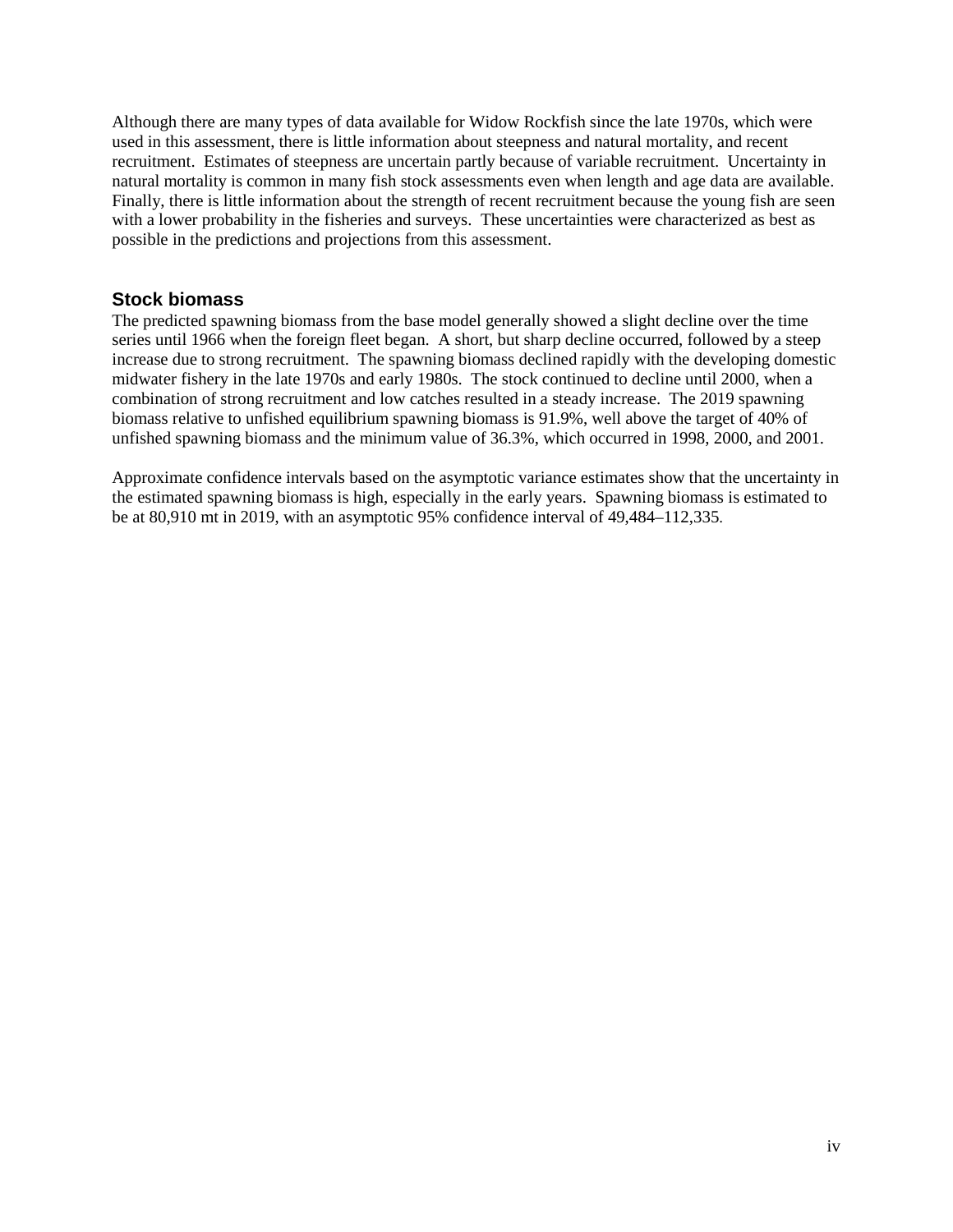

Spawning biomass (mt) with ~95% asymptotic intervals

**Figure b: Estimated female spawning biomass time-series from the base model (solid line) with an approximate asymptotic 95% confidence interval (dashed lines).**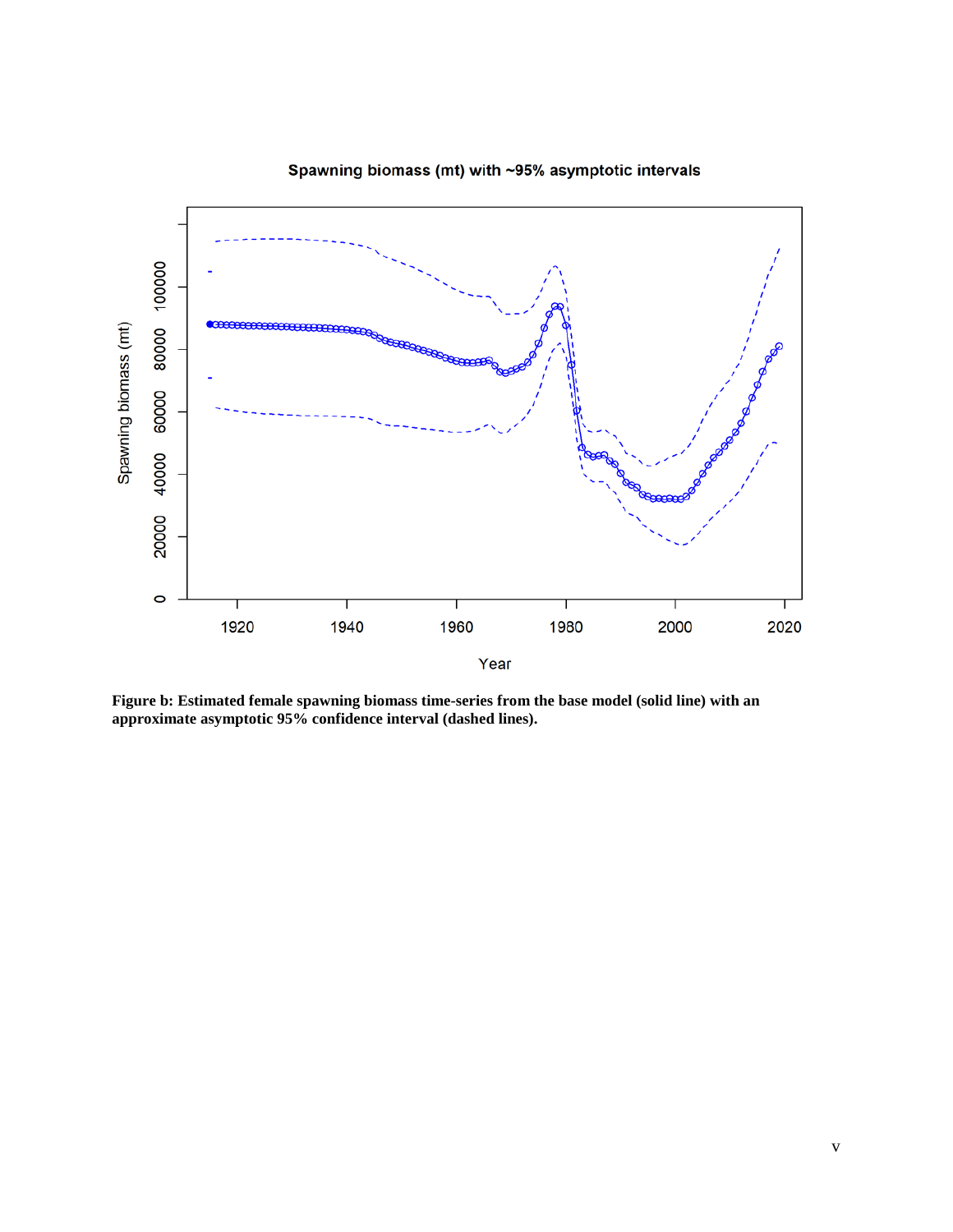

Fraction of unfished with ~95% asymptotic intervals

**Figure c. Estimated relative spawning biomass (depletion) with approximate 95% asymptotic confidence intervals (dashed lines) for the base case assessment model.**

**Table b: Recent trend in estimated female spawning biomass (mt) and relative spawning biomass (depletion).**

|      |                | $-95%$            | Estimated | $~295\%$       |
|------|----------------|-------------------|-----------|----------------|
|      | Spawning       | Confidence        | Depletion | Confidence     |
| Year | <b>Biomass</b> | Interval          | $(\%)$    | Interval       |
| 2010 | 50,864         | 31,199-70,529     | 57.8      | $43.4 - 72.2$  |
| 2011 | 53,403         | 33,186-73,620     | 60.7      | $46.3 - 75.1$  |
| 2012 | 56,192         | 35, 332 - 77, 051 | 63.9      | 49.4–78.3      |
| 2013 | 60,047         | 38,128-81,965     | 68.2      | $53.4 - 83.0$  |
| 2014 | 64,421         | 41,214-87,627     | 73.2      | 57.9 - 88.5    |
| 2015 | 68,547         | 44,090-93,003     | 77.9      | $62.0 - 93.8$  |
| 2016 | 72,782         | 46,970-98,594     | 82.7      | $66.2 - 99.2$  |
| 2017 | 76,824         | 49,668-103,979    | 87.3      | $70.1 - 104.5$ |
| 2018 | 79,032         | 50,137-107,927    | 89.8      | $71.2 - 108.4$ |
| 2019 | 80.910         | 49,484-112,335    | 91.9      | $70.8 - 113.1$ |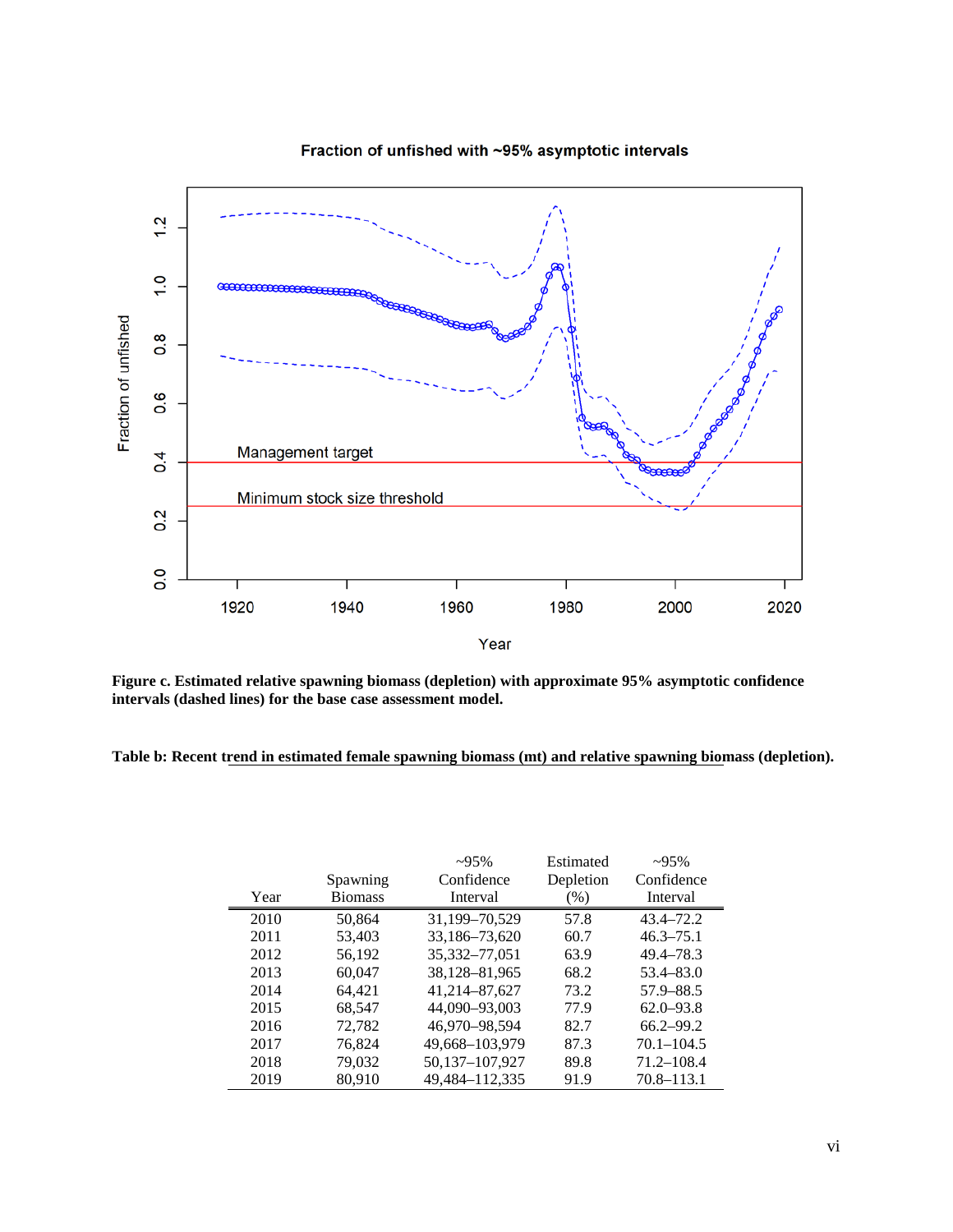#### **Recruitment**

Recruitment deviations were estimated for the entire time series modeled. There is little information regarding recruitment prior to 1965, and the uncertainty in these estimates is expressed in the model. There are very large, but uncertain, estimates of recruitment in 2013, 1970, 2008, and 1971. Other large recruitment events (in descending order of magnitude) occurred in 1978, 2014, 1981, 2010, and 1991. The five lowest recruitments (in ascending order) occurred in 2012, 2011, 1976, 2007, and 1973. Estimates of recruitment appear to be episodic and characterized by periods of low recruitment. Two of the four largest estimated recruitments happened in the last 11 years.

**Figure d: Time-series of estimated recruitments (medians as open circles) for the base case model with approximate asymptotic 95% confidence interval (vertical bars). Estimated mean unfished equilibrium recruitment (***R***0) is shown as the closed circle with a 95% confidence interval at the beginning of the time series.**



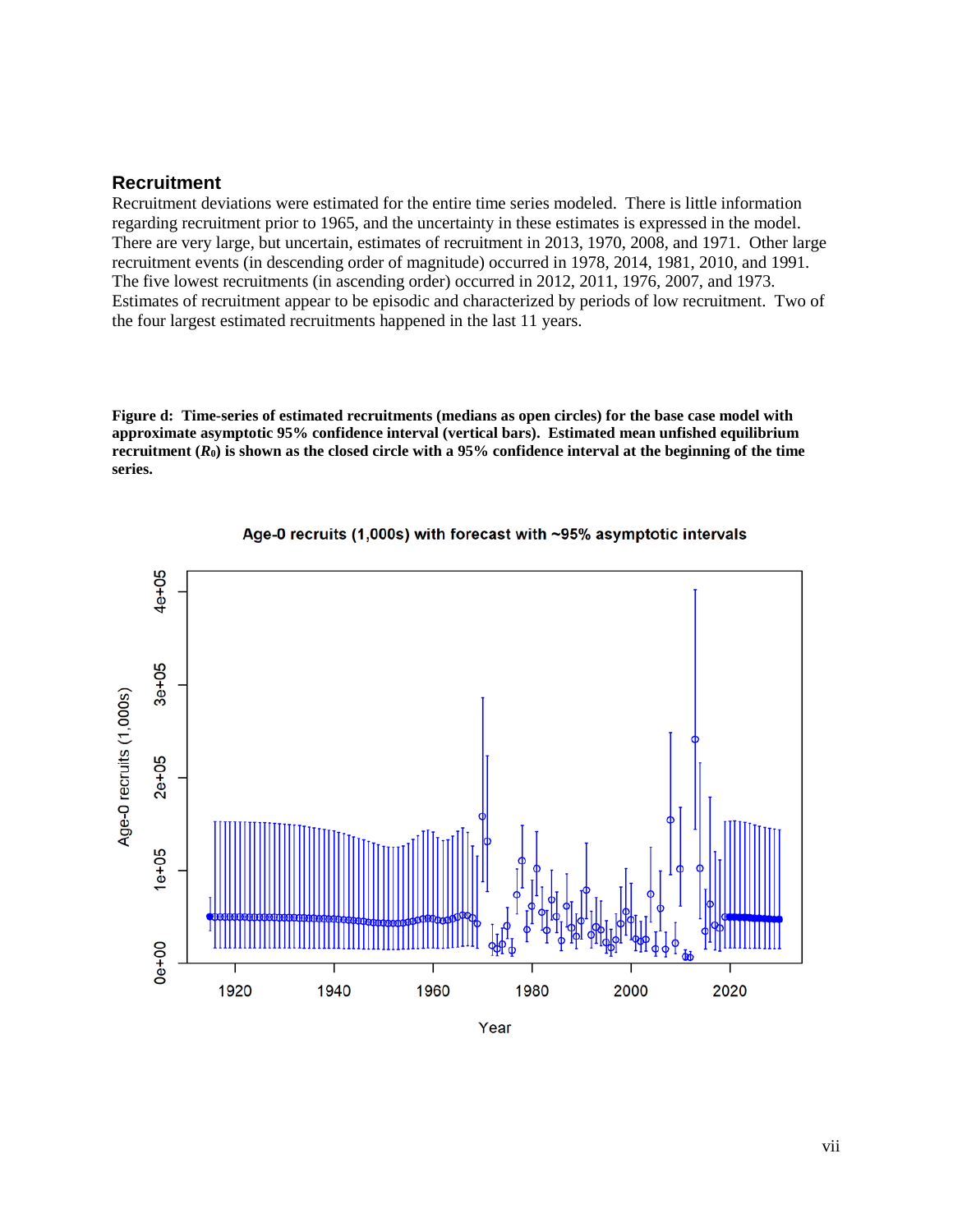|      | Estimated   |                       |             |                       |
|------|-------------|-----------------------|-------------|-----------------------|
|      | Recruitment |                       | Estimated   |                       |
|      | (number in  | $\sim$ 95% Confidence | Recruitment | $\sim$ 95% Confidence |
| Year | thousands)  | Interval              | Deviation   | Interval              |
| 2010 | 101,007     | 60.929-167.448        | 0.931       | $0.630 - 1.232$       |
| 2011 | 6.740       | 3.220-14.107          | $-1.783$    | $-2.424 - 1.143$      |
| 2012 | 6.074       | 3,040-12,134          | $-1.895$    | $-2.493 - 1.297$      |
| 2013 | 240.825     | 144,209-402,171       | 1.776       | 1.418-2.133           |
| 2014 | 101,692     | 47,924–215,784        | 0.904       | $0.243 - 1.566$       |
| 2015 | 34,200      | 14,729-79,408         | $-0.244$    | $-1.047 - 0.559$      |
| 2016 | 63.177      | 22.368-178.435        | 0.312       | $-0.739 - 1.362$      |
| 2017 | 40.750      | 13,832-120,048        | $-0.184$    | $-1.288 - 0.920$      |
| 2018 | 37,521      | 12,654-111,256        | $-0.27$     | $-1.382 - 0.843$      |
| 2019 | 49,257      | 15,883-152,756        | $\theta$    |                       |

**Table c: Recent estimated trend in Widow Rockfish recruitment with approximate 95% confidence intervals determined from the base model. Recruitment deviations were fixed at zero in 2019 in the base model.**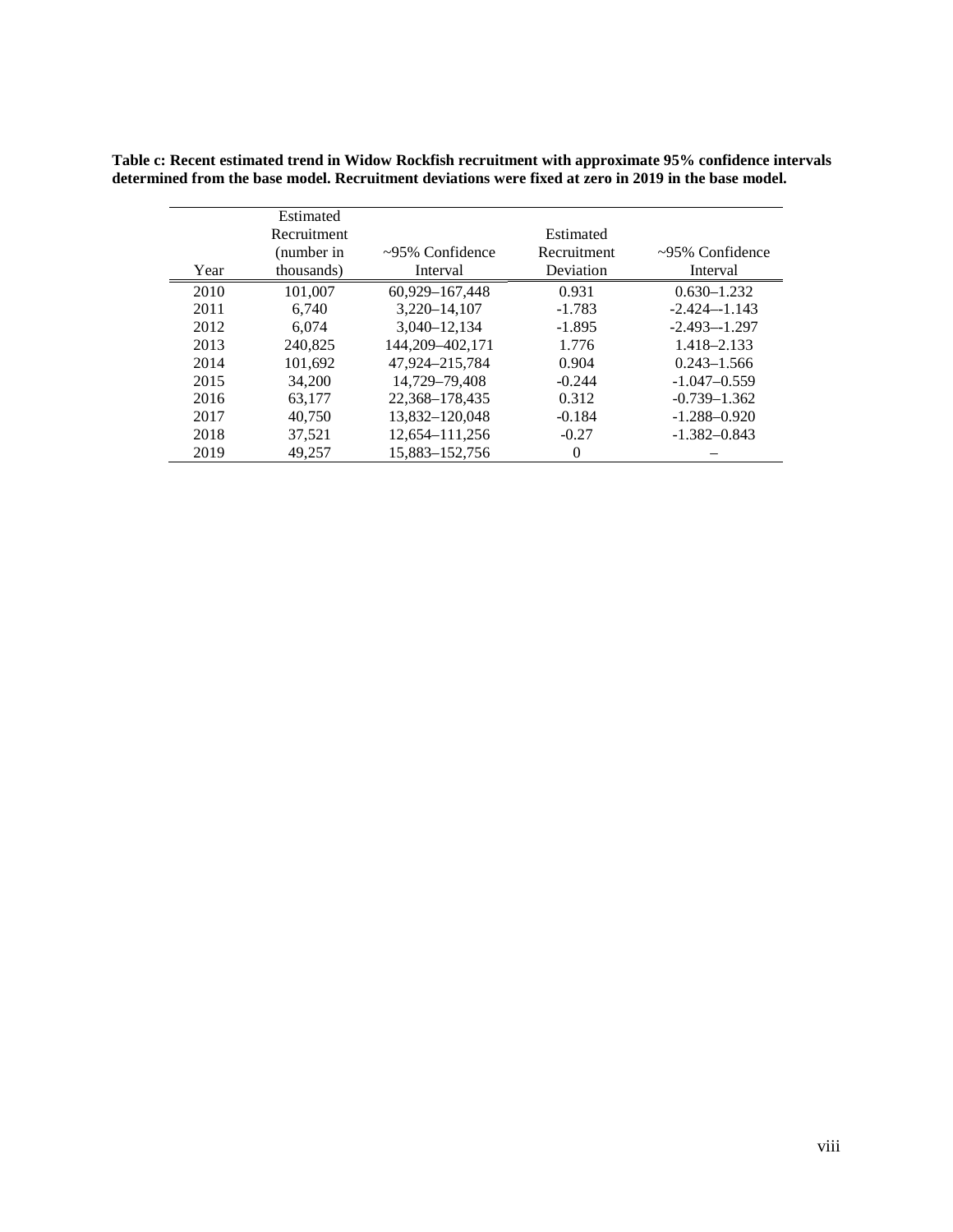## **Exploitation status**

The spawning biomass of Widow Rockfish reached a low in 2001 before increasing due to low catch levels. The lower 95% confidence interval of the estimated depletion dipped below the overfished threshold in the very late 1990s and early 2000s, but has remained above that level otherwise, and currently the depletion estimate is significantly greater than the spawning biomass target. Throughout the 1980s and 1990s the exploitation rate and (1-*SPR*) were mostly above target levels. Recent exploitation rates on Widow Rockfish are estimated to have been substantially below target levels.

|  |  |  | Table d. Recent trend in spawning potential ratio and summary exploitation rate. |  |
|--|--|--|----------------------------------------------------------------------------------|--|
|  |  |  |                                                                                  |  |

| Year | Estimated<br>$(1-SPR)/(1-SPR_{50\%})$ | $\sim$ 95% confidence<br>interval | Harvest rate<br>(proportion) | $\approx$ 95% confidence<br>interval |
|------|---------------------------------------|-----------------------------------|------------------------------|--------------------------------------|
| 2009 | 3.83                                  | $2.02 - 5.64$                     | 0.002                        | $0.001 - 0.003$                      |
| 2010 | 3.53                                  | 1.90-5.15                         | 0.002                        | $0.001 - 0.002$                      |
| 2011 | 3.99                                  | 2.20-5.79                         | 0.002                        | $0.001 - 0.003$                      |
| 2012 | 4.9                                   | 2.75-7.04                         | 0.002                        | $0.001 - 0.003$                      |
| 2013 | 7.67                                  | 4.46-10.88                        | 0.004                        | $0.002 - 0.005$                      |
| 2014 | 10.8                                  | 6.41-15.19                        | 0.005                        | $0.003 - 0.007$                      |
| 2015 | 11.83                                 | 7.12-16.54                        | 0.006                        | $0.004 - 0.008$                      |
| 2016 | 13.04                                 | 7.93-18.14                        | 0.007                        | $0.005 - 0.010$                      |
| 2017 | 60.67                                 | 42.03-79.31                       | 0.037                        | $0.024 - 0.051$                      |
| 2018 | 85.46                                 | 62.27-108.65                      | 0.058                        | $0.036 - 0.080$                      |



Year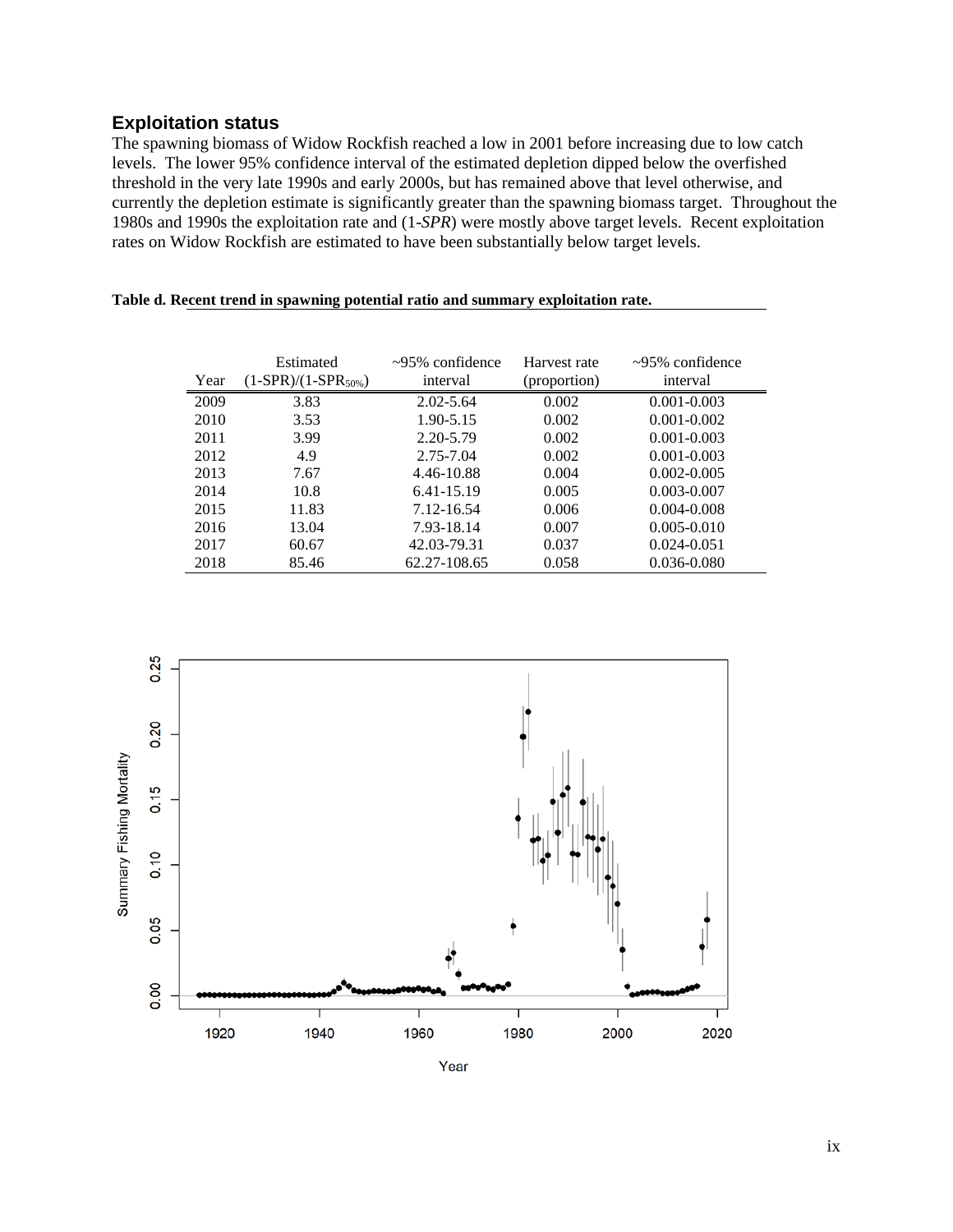**Figure e. Time-series of estimated summary harvest rate (catch divided by age 4+ biomass) for the base case model (round points) with approximate 95% asymptotic confidence intervals (gray lines).** 



**Figure f. Trend in estimated fishing intensity (relative to the SPR management target) through 2018 with 95% asymptotic confidence intervals. One minus SPR is used so that higher exploitation rates occur on the upper portion of the y-axis. The relative management target is plotted as a horizontal line and values above this reflect harvests in excess of the overfishing proxy based on SPR50%.**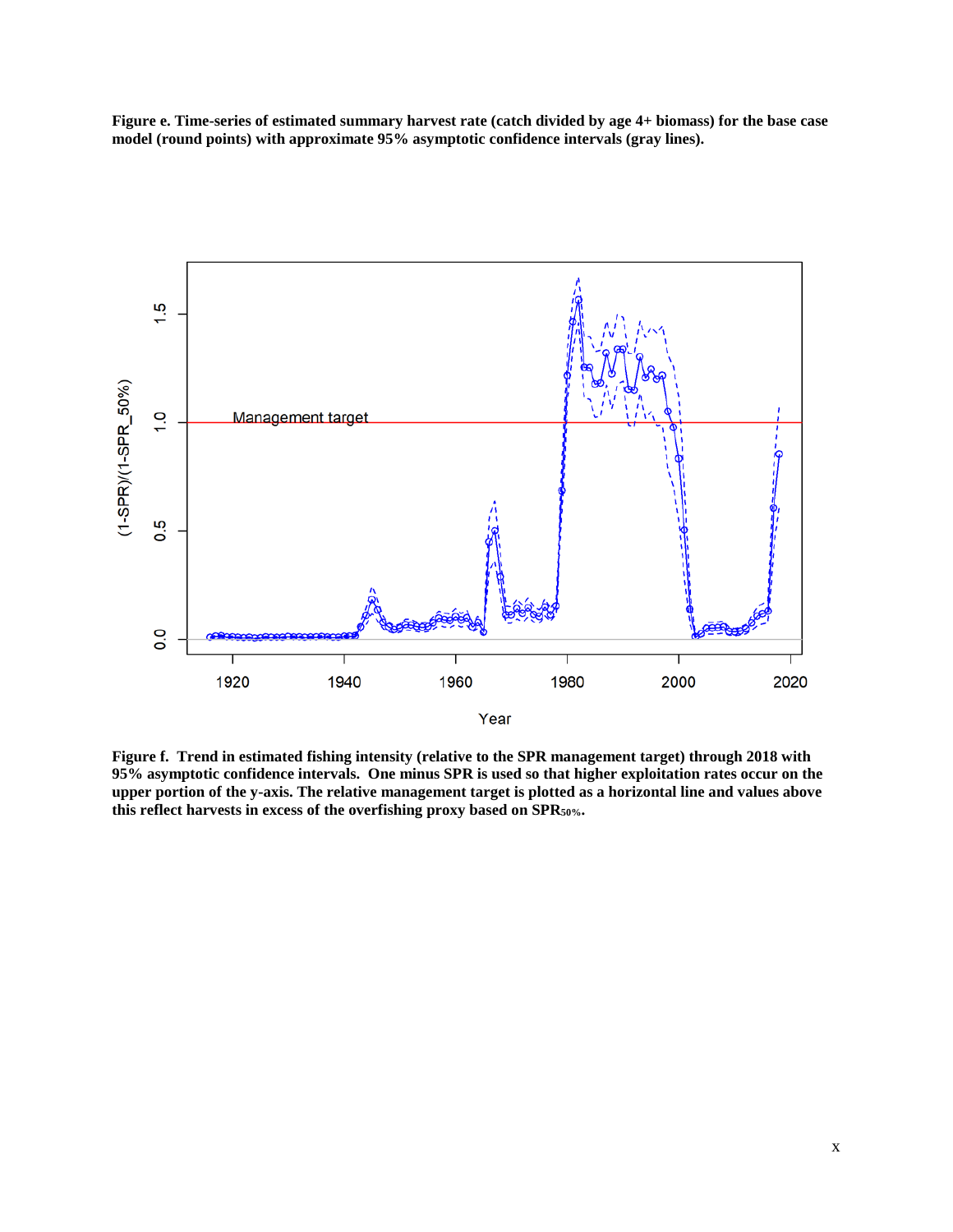

**Figure g. Phase plot of estimated relative (1-SPR) vs. relative biomass for the base case model. The relative (1- SPR) is (1-SPR) divided by 0.5 (one minus the SPR target). 2018 is noted a red circle.**

#### **Ecosystem considerations**

Rockfish are an important component of the California Current ecosystem along the U.S. West Coast, with its more than sixty-five species filling various niches in both soft and hard bottom habitats from the nearshore to the continental slope, as well as near bottom and pelagic zones. Widow Rockfish frequently aggregate in the pelagic zone.

Recruitment is one mechanism by which the ecosystem may directly impact the population dynamics of Widow Rockfish. The specific pathways through which environmental conditions exert influence on Widow Rockfish dynamics are unclear; however, changes in water temperature and currents, distribution of prey and predators, and the amount and timing of upwelling are all possible linkages. Changes in the environment may also result in changes in age-at-maturity, fecundity, growth, and survival which can affect how the status of the stock and its susceptibility to fishing are determined. Unfortunately, there are few data available for Widow Rockfish that provide insights into these effects.

Fishing has effects on both the age structure of a population as well as the habitat with which the target species is associated. Fishing often targets larger, older fish, and years of fishing mortality results in a truncated age-structure when compared to unfished conditions. Rockfish are often associated with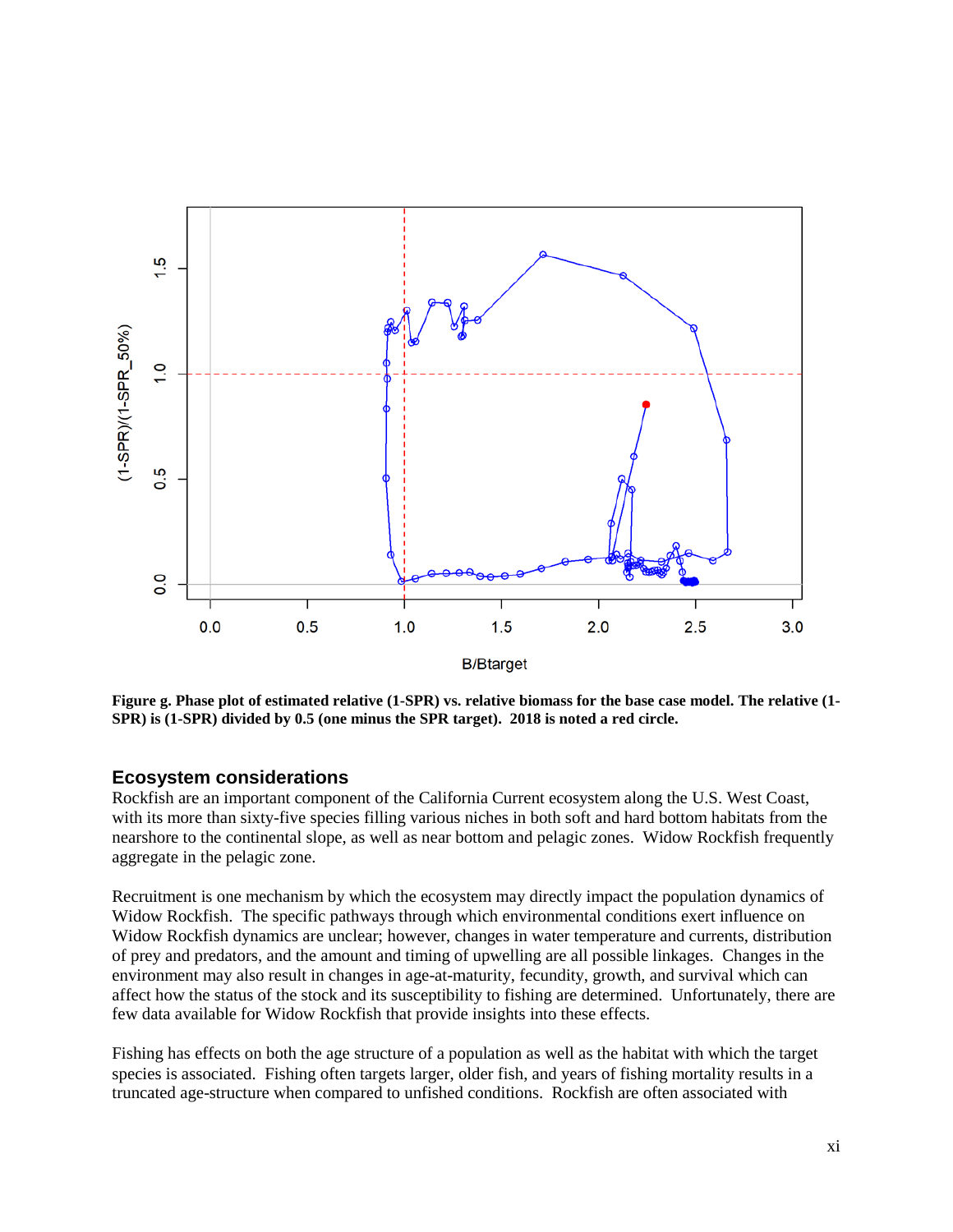habitats containing living structure such as sponges and corals, and fishing may alter that habitat to a less desirable state. This assessment provides a look at the effects of fishing on age structure, and recent studies on essential fish habitat are beginning to characterize important locations for rockfish throughout their life history; however there is little current information available to evaluate the specific effects of fishing on the ecosystem issues specific to Widow Rockfish.

## **Reference points**

Reference points were calculated using the estimated selectivities and catch distribution among fleets in the most recent year of the model (2018). Sustainable total yields (landings plus discards) were 7,240 mt when using an *SPR<sub>50%</sub>* reference harvest rate and with a 95% confidence interval of 5,447 to 9,033 mt based on estimates of uncertainty. The spawning biomass equivalent to 40% of the unfished spawning output (*SB*40%) was 35,198 mt. Prior to 2018, the most recent catches (landings plus discards) have been below the point estimate of potential long-term yields calculated using an *SPR50%* reference point and the population has been increasing over the last decade. However, catches in 2018 were above the point estimate of potential long-term yields calculated using an *SPR50* reference point.

#### **Table e. Summary of reference points and management quantities for the base case model.**

|                                                       |          | $\sim$ 95% Confidence |
|-------------------------------------------------------|----------|-----------------------|
| Quantity                                              | Estimate | Interval              |
| Unfished Spawning Biomass (mt)                        | 87,995   | 70,867-105,123        |
| Unfished age $4+$ biomass (mt)                        | 171,336  | 137,799-204,873       |
| Unfished recruitment $(R_0)$                          | 49,662   | 36,639-70,665         |
| Spawning Biomass (2019)                               | 80,910   | 49,484-112,335        |
| Depletion (2019)                                      | 91.95    | 70.78-113.11          |
| <b>Reference points based on SB40%</b>                |          |                       |
| Spawning biomass $(SB_{40\%}$ mt)                     | 35,198   | 28, 347 - 42, 049     |
| SPR resulting in $B_{40\%}$ (SPR <sub>B40%</sub> )    | 0.458    | $0.458 - 0.458$       |
| Exploitation rate resulting in $B_{40\%}$             | 0.096    | $0.087 - 0.105$       |
| Yield with $SPR_{B40\%}$ at $B_{40\%}$ (mt)           | 7,606    | 5,717-9,494           |
| Reference points based on SPR proxy for MSY           |          |                       |
| Spawning Biomass ( $SB_{SPR50\%}$ mt)                 | 39,259   | 31,618–46,901         |
| $SPR$ <sub>50%</sub>                                  | 0.5      | <b>NA</b>             |
| Exploitation rate corresponding to $SPR_{50\%}$       | 0.084    | $0.075 - 0.092$       |
| Yield with $SPR_{50\%}$ at $SB_{SPR50\%}$ (mt)        | 7,240    | 5,447-9,033           |
| <b>Reference points based on estimated MSY values</b> |          |                       |
| Spawning biomass at $MSY(SB_{MSY}, m_t)$              | 23,063   | 18,611-27,516         |
| $SPR_{MSY}$                                           | 0.334    | $0.330 - 0.337$       |
| Exploitation rate corresponding to $SPR_{MSY}$        | 0.145    | $0.130 - 0.159$       |
| $MSY$ (mt)                                            | 8,169    | 6,123-10,215          |

## **Management performance**

Exploitation rates on Widow Rockfish exceeded *MSY* proxy target harvest rates during the 1980s and 1990s and spawning biomass is predicted to have fallen below the proxy management target of 40%. Exploitation rates decreased in the late 1990s due to management restrictions, and have increased in recent years. Predicted catches in the last decade have not exceeded the annual catch limit (ACL) set by management.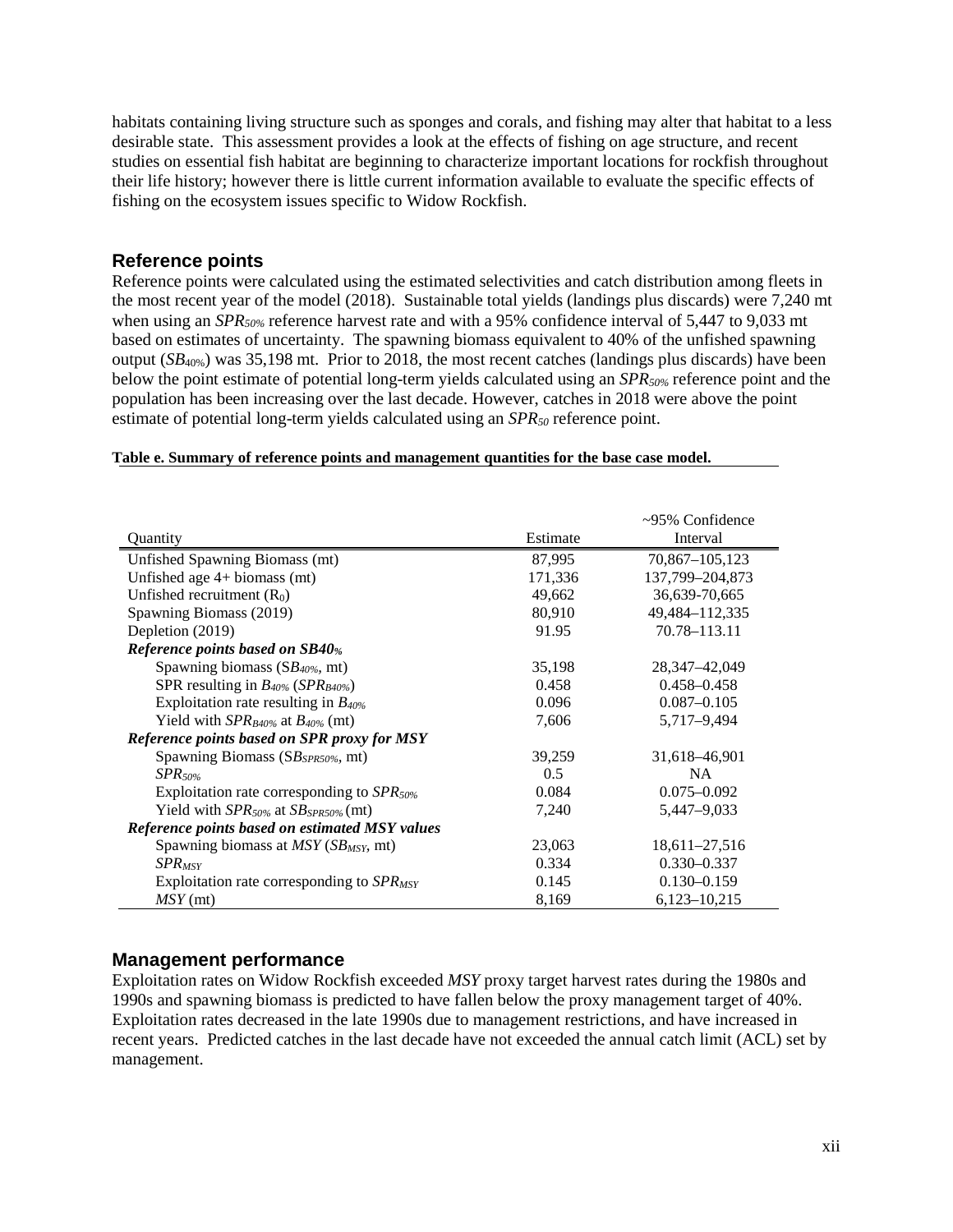|      | $OFL$ (mt)        |            | $ACL$ (mt)        |                           |
|------|-------------------|------------|-------------------|---------------------------|
|      | (termed ABC)      |            | (termed OY)       | <b>Estimated Total</b>    |
| Year | prior to $2011$ ) | $ABC$ (mt) | prior to $2011$ ) | $\text{Catch}(\text{mt})$ |
| 2008 | 5.144             | <b>NA</b>  | 368               | 272.16                    |
| 2009 | 7,728             | <b>NA</b>  | 522               | 186.21                    |
| 2010 | 6,937             | <b>NA</b>  | 509               | 178.84                    |
| 2011 | 5,097             | 4,872      | 600               | 212.63                    |
| 2012 | 4,923             | 4,705      | 600               | 271.27                    |
| 2013 | 4,841             | 4,598      | 1,500             | 472.75                    |
| 2014 | 4,435             | 4,212      | 1,500             | 725.77                    |
| 2015 | 4,137             | 3,929      | 2,000             | 884.79                    |
| 2016 | 3,990             | 3,790      | 2,000             | 1,045.38                  |
| 2017 | 14,130            | 13,508     | 13,508            | 6,395.41                  |
| 2018 | 13,237            | 12,655     | 12,655            | 10,588.14                 |
| 2019 | 12,375            | 11.831     | 11.831            | <b>NA</b>                 |

**Table f. Recent trend in total catch and commercial landings (mt) relative to the management guidelines. Estimated total catch reflects the commercial landings plus the model estimated discarded biomass.**

## **Unresolved problems and major uncertainties**

This is a reconfiguration of a long line of stock assessments for Widow Rockfish on the U.S. West Coast and although scientifically credible advice is provided by synthesizing many sources of data, there remain data and structural assumptions that contribute to uncertainty in the estimates. Major sources of uncertainty include landings, discards, natural mortality, and recruitment, which are discussed below.

Discards of Widow Rockfish are even more uncertain than landings, but because Widow Rockfish is a marketable species, historical discard rates were likely lower than less desirable or smaller species. In this assessment, we assumed that discarding was nearly negligible before management restrictions began in 1982. Once trip limits were introduced, discarding tended to be an all or none event, and detecting large, but rare, discard events with far less than 100% observer coverage has a low probability. For the years 2002–2010, the WCGOP has provided data on discards from vessels that were randomly selected for observer coverage, thus some uncertainty is present in the total amount discarded. The implementation of trawl rationalization in 2011 resulted in almost 100% observer coverage for the trawl fleet and very little incentive to discard Widow Rockfish. However, the open access fixed-gear fleet is not monitored by the full observer coverage required under trawl rationalization and data show that discarding of Widow Rockfish has occurred on fixed gear vessels in recent years (limited entry vessel fishing with fixed gear are subject to 100% observer coverage). Uncertainty in recent discards is greatly reduced because of observer coverage, but it is unknown what historical discarding may have been. The model assumes a discard rate of 1% pre-1982, which is arbitrary, but reasonable.

Widow Rockfish is a relatively long-lived fish, and natural mortality is likely to be lower than many species of fish, such as gadoids. Ages above 50 years have been observed and it is expected that natural mortality could be less than 0.10 yr<sup>-1</sup>. However, even with length and age data available back to the late 1970s, natural mortality was estimated above 0.14 yr-1 with a small amount of uncertainty (7% coefficient of variation). This assessment attempts to capture that uncertainty by estimating natural mortality (*M*) and integrating that uncertainty into the derived biomass estimates, as well as additional uncertainty by including levels outside of the predicted interval in a decision table.

Model sensitivities and profiles over *M* showed that current stock status was highly sensitive to the assumption about natural mortality. The estimates of *M* varied slightly depending on the weight given to age and length data, or removing recent years of data, but  $M$  was always estimated above  $0.123 \text{ yr}^{-1}$ . Profiles over natural mortality provide support for values above  $0.14 \text{ yr}^{-1}$ .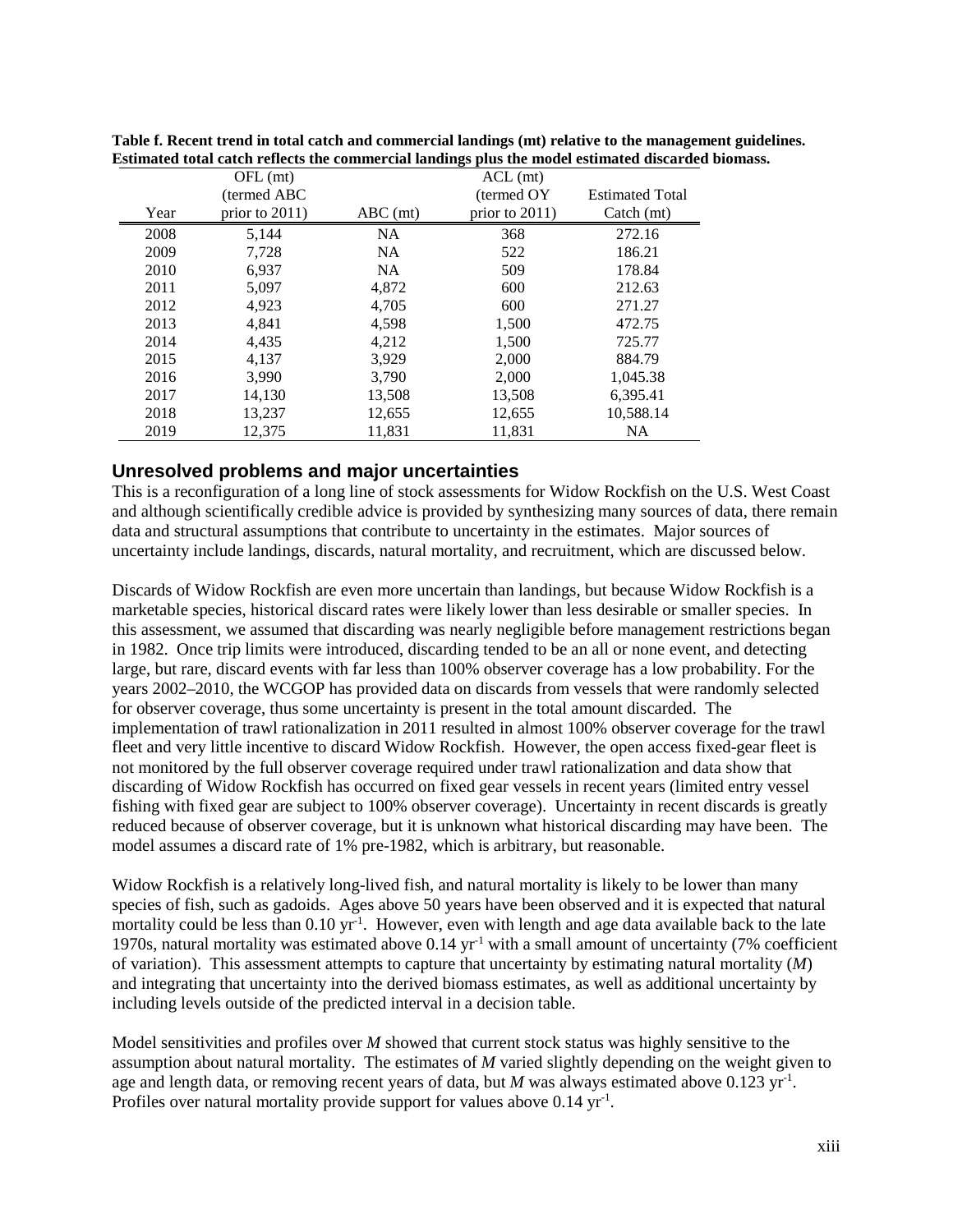Steepness was fixed at 0.720 in the base model, but a likelihood profile showed that it would be estimated at a value less than that. Estimates of *M* increased with lower steepness, while unfished equilibrium spawning biomass increased and current spawning biomass decreased. Equilibrium yield ranged from approximately 3,600 to 7,500 mt depending on the value of steepness.

## **Decision table**

Model uncertainty has been described by the estimated uncertainty within the base model and by the sensitivities to different model structure. The estimated parameter that resulted in the most variability of predicted status and yield advice was natural mortality (*M*), which was estimated with much more certainty than the prior distribution implied. In fact, the 95% confidence interval for estimated *M* was entirely greater than and did not include the point estimate from the prior distribution. There is the possibility that the base model and the approximate uncertainty intervals based on maximum likelihood theory may not entirely convey the actual uncertainty of this assessment

Three categories of parameters that greatly contribute to uncertainty in the results were natural mortality (an important estimated parameter), steepness (not estimated in the model), and the strength of recent year classes (influential on projections). A combination of these three factors was used as the axis of uncertainty to define low and high states of nature. The 12.5% and 87.5% quantiles for female and male natural mortality (independently) were chosen as low and high values (0.133 yr<sup>-1</sup> and 0.155 yr<sup>-1</sup> for females;  $0.144$  yr<sup>-1</sup> and  $0.166$  yr<sup>-1</sup> for males). The 12.5% and 87.5% quantile of the 2013 recruitment deviation were also used (1.5781 and 1.9985). Steepness is probably the most important factor since it was fixed in the base model and is not incorporated in the estimation uncertainty. The 12.5% and 87.5% quantiles from the steepness prior (without Widow Rockfish data) were used to define the low and high values of steepness (0.536 and 0.904). The low combination of these three factors defined the low state of nature and the high combination of these three factors defined the high state of nature. The predictions of spawning biomass in 2019 from the low and high states of nature are close to the 12.5% and 87.5% lognormal quantiles from the base model.

This assessment synthesizes many sources of data and estimates recruitment variability, thus it is classified as a Category 1 stock assessment. Therefore, the sigma for P\* to determine the catch reduction to account for scientific uncertainty is 0.50.

| Year | <b>Predicted</b><br>OFL (mt) | Projected<br><b>ABC/Catch</b><br>(mt) | Age $4+$<br><b>Biomass</b> (mt) | <b>Spawning</b><br><b>Biomass</b><br>(mt) | <b>Depletion</b><br>$($ %) |
|------|------------------------------|---------------------------------------|---------------------------------|-------------------------------------------|----------------------------|
| 2019 | 12,375*                      | 10,868                                | 180,855                         | 80,910                                    | 92%                        |
| 2020 | 11,714*                      | 10,868                                | 179,750                         | 83,054                                    | 94%                        |
| 2021 | 15,749                       | 14,725                                | 173,890                         | 83,673                                    | 95%                        |
| 2022 | 14,826                       | 13,788                                | 161.799                         | 80,275                                    | 91%                        |
| 2023 | 13.633                       | 12.625                                | 151.136                         | 75,720                                    | 86%                        |
| 2024 | 12.453                       | 11,481                                | 141.680                         | 70.914                                    | 81%                        |
| 2025 | 11.487                       | 10,533                                | 133.763                         | 66.509                                    | 76%                        |
| 2026 | 10,769                       | 9,832                                 | 127,304                         | 62,790                                    | 71%                        |
| 2027 | 10,240                       | 9,308                                 | 122,045                         | 59,739                                    | 68%                        |
| 2028 | 9,842                        | 8,897                                 | 117,739                         | 57,242                                    | 65%                        |
| 2029 | 9,534                        | 8,580                                 | 114,196                         | 55,185                                    | 63%                        |
| 2030 | 9,288                        | 8,322                                 | 111,249                         | 53,473                                    | 61%                        |

| Table g. Projection of potential OFL, landings, and catch, summary biomass (age-4 and older), spawning    |
|-----------------------------------------------------------------------------------------------------------|
| biomass, and depletion for the base case model projected with total catch equal to the predicted ABC. The |
| predicted OFL is the calculated total catch determined by $F_{SPR=50\%}$ .                                |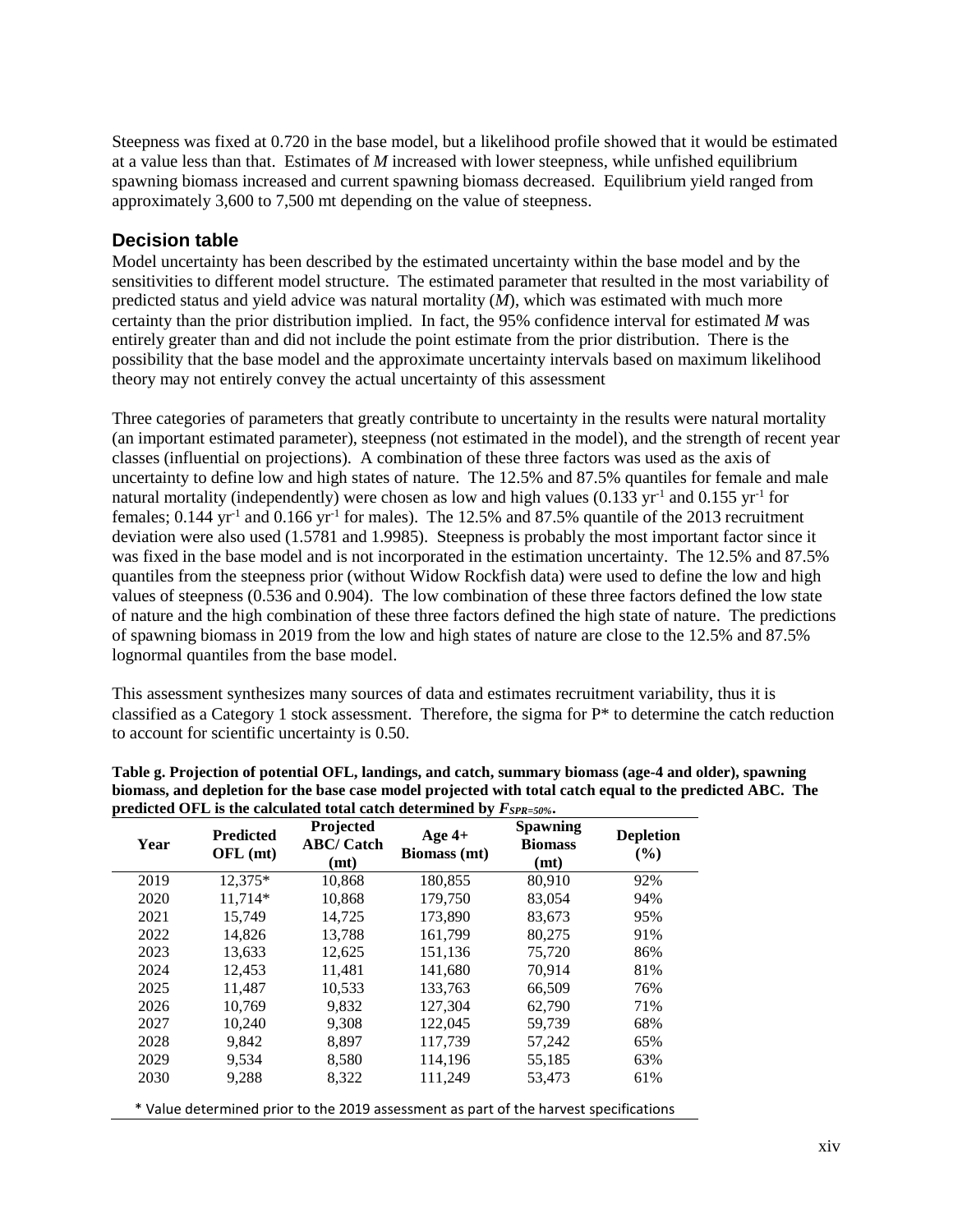|                                                           |                                     |        |            | Low                                                                               |                     |                                                                                                                                                                                                                                                                                                                                                                                                                                                                                                                                                                                                                                                                                                                                                                                                                                                                                                                                                                                                                                                                                                                                                                    |                  |                             |                  |
|-----------------------------------------------------------|-------------------------------------|--------|------------|-----------------------------------------------------------------------------------|---------------------|--------------------------------------------------------------------------------------------------------------------------------------------------------------------------------------------------------------------------------------------------------------------------------------------------------------------------------------------------------------------------------------------------------------------------------------------------------------------------------------------------------------------------------------------------------------------------------------------------------------------------------------------------------------------------------------------------------------------------------------------------------------------------------------------------------------------------------------------------------------------------------------------------------------------------------------------------------------------------------------------------------------------------------------------------------------------------------------------------------------------------------------------------------------------|------------------|-----------------------------|------------------|
|                                                           | Relative probability of ln(SB_2013) |        |            |                                                                                   | 0.5<br>0.25         |                                                                                                                                                                                                                                                                                                                                                                                                                                                                                                                                                                                                                                                                                                                                                                                                                                                                                                                                                                                                                                                                                                                                                                    |                  |                             |                  |
| <b>Management</b><br>decision                             | Year                                | OFL    | Catch (mt) | Spawning<br>biomass<br>(mt)                                                       | Depletion<br>$(\%)$ |                                                                                                                                                                                                                                                                                                                                                                                                                                                                                                                                                                                                                                                                                                                                                                                                                                                                                                                                                                                                                                                                                                                                                                    | Depletion<br>(%) | Spawning<br>biomass<br>(mt) | Depletion<br>(%) |
|                                                           | 2021                                | 15,749 | 9,000      | 60,785                                                                            | 66%                 | <b>State of nature</b><br>Base case<br>High<br>0.25<br>Spawning<br>biomass<br>(mt)<br>107%<br>83,673<br>95%<br>95,098<br>83,145<br>94%<br>94,188<br>106%<br>92%<br>103%<br>80,975<br>91,415<br>99%<br>88%<br>77,825<br>87,555<br>74,318<br>84%<br>83,321<br>94%<br>70,866<br>81%<br>79,179<br>89%<br>77%<br>85%<br>67,638<br>75,325<br>73%<br>$81\%$<br>71,805<br>64,664<br>70%<br>77%<br>61,935<br>68,615<br>68%<br>74%<br>59,432<br>65,737<br>83,673<br>95%<br>95,098<br>107%<br>80,275<br>91%<br>91,324<br>103%<br>86%<br>86,203<br>97%<br>75,720<br>81%<br>70,914<br>80,742<br>91%<br>66,509<br>76%<br>75,676<br>85%<br>71%<br>71,336<br>81%<br>62,790<br>59,739<br>68%<br>67,731<br>76%<br>65%<br>64,757<br>73%<br>57,242<br>63%<br>62,310<br>70%<br>55,185<br>68%<br>53,473<br>61%<br>60,294<br>95%<br>107%<br>83,673<br>95,098<br>82,166<br>93%<br>93,211<br>105%<br>79,347<br>$90\%$<br>89,801<br>101%<br>86%<br>85,781<br>97%<br>76,020<br>83%<br>92%<br>72,813<br>81,863<br>80%<br>$88\%$<br>70,035<br>78,406<br>67,743<br>77%<br>75,492<br>85%<br>75%<br>82%<br>65,875<br>73,073<br>$80\%$<br>64,362<br>73%<br>71,084<br>78%<br>63,143<br>72%<br>69,463 |                  |                             |                  |
| 9,000 K<br><b>ACL</b><br>$(p^* = 0.45)$<br>$sigma = 0.50$ | 2022                                | 15,378 | 9,000      | 60,237                                                                            | 66%                 |                                                                                                                                                                                                                                                                                                                                                                                                                                                                                                                                                                                                                                                                                                                                                                                                                                                                                                                                                                                                                                                                                                                                                                    |                  |                             |                  |
|                                                           | 2023                                | 14,608 | 9,000      | 58,583                                                                            | 64%                 |                                                                                                                                                                                                                                                                                                                                                                                                                                                                                                                                                                                                                                                                                                                                                                                                                                                                                                                                                                                                                                                                                                                                                                    |                  |                             |                  |
|                                                           | 2024                                | 13,686 | 9,000      | 56,291                                                                            | 61%                 |                                                                                                                                                                                                                                                                                                                                                                                                                                                                                                                                                                                                                                                                                                                                                                                                                                                                                                                                                                                                                                                                                                                                                                    |                  |                             |                  |
|                                                           | 2025                                | 12,828 | 9,000      | 53,815                                                                            | 59%                 |                                                                                                                                                                                                                                                                                                                                                                                                                                                                                                                                                                                                                                                                                                                                                                                                                                                                                                                                                                                                                                                                                                                                                                    |                  |                             |                  |
|                                                           | 2026                                | 12,106 | 9,000      | 51,443                                                                            | 56%                 |                                                                                                                                                                                                                                                                                                                                                                                                                                                                                                                                                                                                                                                                                                                                                                                                                                                                                                                                                                                                                                                                                                                                                                    |                  |                             |                  |
|                                                           | 2027                                | 11,505 | 9,000      | 49,264                                                                            | 54%                 |                                                                                                                                                                                                                                                                                                                                                                                                                                                                                                                                                                                                                                                                                                                                                                                                                                                                                                                                                                                                                                                                                                                                                                    |                  |                             |                  |
|                                                           | 2028                                | 10,995 | 9,000      | 47,262                                                                            | 51%                 |                                                                                                                                                                                                                                                                                                                                                                                                                                                                                                                                                                                                                                                                                                                                                                                                                                                                                                                                                                                                                                                                                                                                                                    |                  |                             |                  |
|                                                           | 2029                                | 10,553 | 9,000      | 45,397                                                                            | 49%                 |                                                                                                                                                                                                                                                                                                                                                                                                                                                                                                                                                                                                                                                                                                                                                                                                                                                                                                                                                                                                                                                                                                                                                                    |                  |                             |                  |
|                                                           | 2030                                | 10,164 | 9,000      | 43,636                                                                            | 48%                 |                                                                                                                                                                                                                                                                                                                                                                                                                                                                                                                                                                                                                                                                                                                                                                                                                                                                                                                                                                                                                                                                                                                                                                    |                  |                             |                  |
|                                                           | 2021                                | 15,749 | 14,725     | 60,785<br>66%<br>57,355<br>62%<br>53,270<br>58%<br>49,250<br>54%<br>45,784<br>50% |                     |                                                                                                                                                                                                                                                                                                                                                                                                                                                                                                                                                                                                                                                                                                                                                                                                                                                                                                                                                                                                                                                                                                                                                                    |                  |                             |                  |
|                                                           | 2022                                | 14,826 | 13,788     |                                                                                   |                     |                                                                                                                                                                                                                                                                                                                                                                                                                                                                                                                                                                                                                                                                                                                                                                                                                                                                                                                                                                                                                                                                                                                                                                    |                  |                             |                  |
|                                                           | 2023                                | 13,633 | 12,625     |                                                                                   |                     |                                                                                                                                                                                                                                                                                                                                                                                                                                                                                                                                                                                                                                                                                                                                                                                                                                                                                                                                                                                                                                                                                                                                                                    |                  |                             |                  |
|                                                           | 2024                                | 12,453 | 11,481     |                                                                                   |                     |                                                                                                                                                                                                                                                                                                                                                                                                                                                                                                                                                                                                                                                                                                                                                                                                                                                                                                                                                                                                                                                                                                                                                                    |                  |                             |                  |
|                                                           | 2025                                | 11,487 | 10,533     |                                                                                   |                     |                                                                                                                                                                                                                                                                                                                                                                                                                                                                                                                                                                                                                                                                                                                                                                                                                                                                                                                                                                                                                                                                                                                                                                    |                  |                             |                  |
|                                                           | 2026                                | 10,769 | 9,832      | 43,043                                                                            | 47%                 |                                                                                                                                                                                                                                                                                                                                                                                                                                                                                                                                                                                                                                                                                                                                                                                                                                                                                                                                                                                                                                                                                                                                                                    |                  |                             |                  |
|                                                           | 2027                                | 10,240 | 9,308      | 40,927                                                                            | 45%                 |                                                                                                                                                                                                                                                                                                                                                                                                                                                                                                                                                                                                                                                                                                                                                                                                                                                                                                                                                                                                                                                                                                                                                                    |                  |                             |                  |
|                                                           | 2028                                | 9,842  | 8,897      | 39,262                                                                            | 43%                 |                                                                                                                                                                                                                                                                                                                                                                                                                                                                                                                                                                                                                                                                                                                                                                                                                                                                                                                                                                                                                                                                                                                                                                    |                  |                             |                  |
|                                                           | 2029                                | 9,534  | 8,580      | 37,905                                                                            | 41%                 |                                                                                                                                                                                                                                                                                                                                                                                                                                                                                                                                                                                                                                                                                                                                                                                                                                                                                                                                                                                                                                                                                                                                                                    |                  |                             |                  |
|                                                           | 2030                                | 9,288  | 8,322      | 36,744                                                                            | 40%                 |                                                                                                                                                                                                                                                                                                                                                                                                                                                                                                                                                                                                                                                                                                                                                                                                                                                                                                                                                                                                                                                                                                                                                                    |                  |                             |                  |
|                                                           | 2021                                | 15,749 | 10,961     | 60,785                                                                            | 66%                 |                                                                                                                                                                                                                                                                                                                                                                                                                                                                                                                                                                                                                                                                                                                                                                                                                                                                                                                                                                                                                                                                                                                                                                    |                  |                             |                  |
|                                                           | 2022                                | 15,188 | 10,313     | 59,254                                                                            | 65%                 |                                                                                                                                                                                                                                                                                                                                                                                                                                                                                                                                                                                                                                                                                                                                                                                                                                                                                                                                                                                                                                                                                                                                                                    |                  |                             |                  |
|                                                           | 2023                                | 14,304 | 9,470      | 56,935                                                                            | $62\%$              |                                                                                                                                                                                                                                                                                                                                                                                                                                                                                                                                                                                                                                                                                                                                                                                                                                                                                                                                                                                                                                                                                                                                                                    |                  |                             |                  |
|                                                           | 2024                                | 13,364 | 8,620      | 54,445                                                                            | 59%                 |                                                                                                                                                                                                                                                                                                                                                                                                                                                                                                                                                                                                                                                                                                                                                                                                                                                                                                                                                                                                                                                                                                                                                                    |                  |                             |                  |
| $\mathbf{A}\mathbf{C}\mathbf{L}$                          | 2025                                | 12,575 | 7,910      | 52,246                                                                            | 57%                 |                                                                                                                                                                                                                                                                                                                                                                                                                                                                                                                                                                                                                                                                                                                                                                                                                                                                                                                                                                                                                                                                                                                                                                    |                  |                             |                  |
| $(p^* = 0.25)$<br>sigma = $0.50$ )                        | 2026                                | 11,984 | 7,346      | 50,530                                                                            | 55%                 |                                                                                                                                                                                                                                                                                                                                                                                                                                                                                                                                                                                                                                                                                                                                                                                                                                                                                                                                                                                                                                                                                                                                                                    |                  |                             |                  |
|                                                           | 2027                                | 11,553 | 6,908      | 49,278                                                                            | 54%                 |                                                                                                                                                                                                                                                                                                                                                                                                                                                                                                                                                                                                                                                                                                                                                                                                                                                                                                                                                                                                                                                                                                                                                                    |                  |                             |                  |
|                                                           | 2028                                | 11,235 | 6,550      | 48,381                                                                            | 53%                 |                                                                                                                                                                                                                                                                                                                                                                                                                                                                                                                                                                                                                                                                                                                                                                                                                                                                                                                                                                                                                                                                                                                                                                    |                  |                             |                  |
|                                                           | 2029                                | 10,998 | 6,247      | 47,742                                                                            | 52%                 |                                                                                                                                                                                                                                                                                                                                                                                                                                                                                                                                                                                                                                                                                                                                                                                                                                                                                                                                                                                                                                                                                                                                                                    |                  |                             |                  |
|                                                           | 2030                                | 10,819 | 5,994      | 47,288                                                                            | 52%                 |                                                                                                                                                                                                                                                                                                                                                                                                                                                                                                                                                                                                                                                                                                                                                                                                                                                                                                                                                                                                                                                                                                                                                                    |                  |                             |                  |

Table h. Summary table of 12-year projections beginning in 2021 for alternate states of nature based on the axis of uncertainty (a combination of *M*, *h*, and 2013 recruitment strength). Columns range over low, mid, and high state of nature, and rows range over different assumptions of total catch levels (discards + retained). Catches in 2019 and 2020 are allocated using the percentage of landings for each fleet in 2018.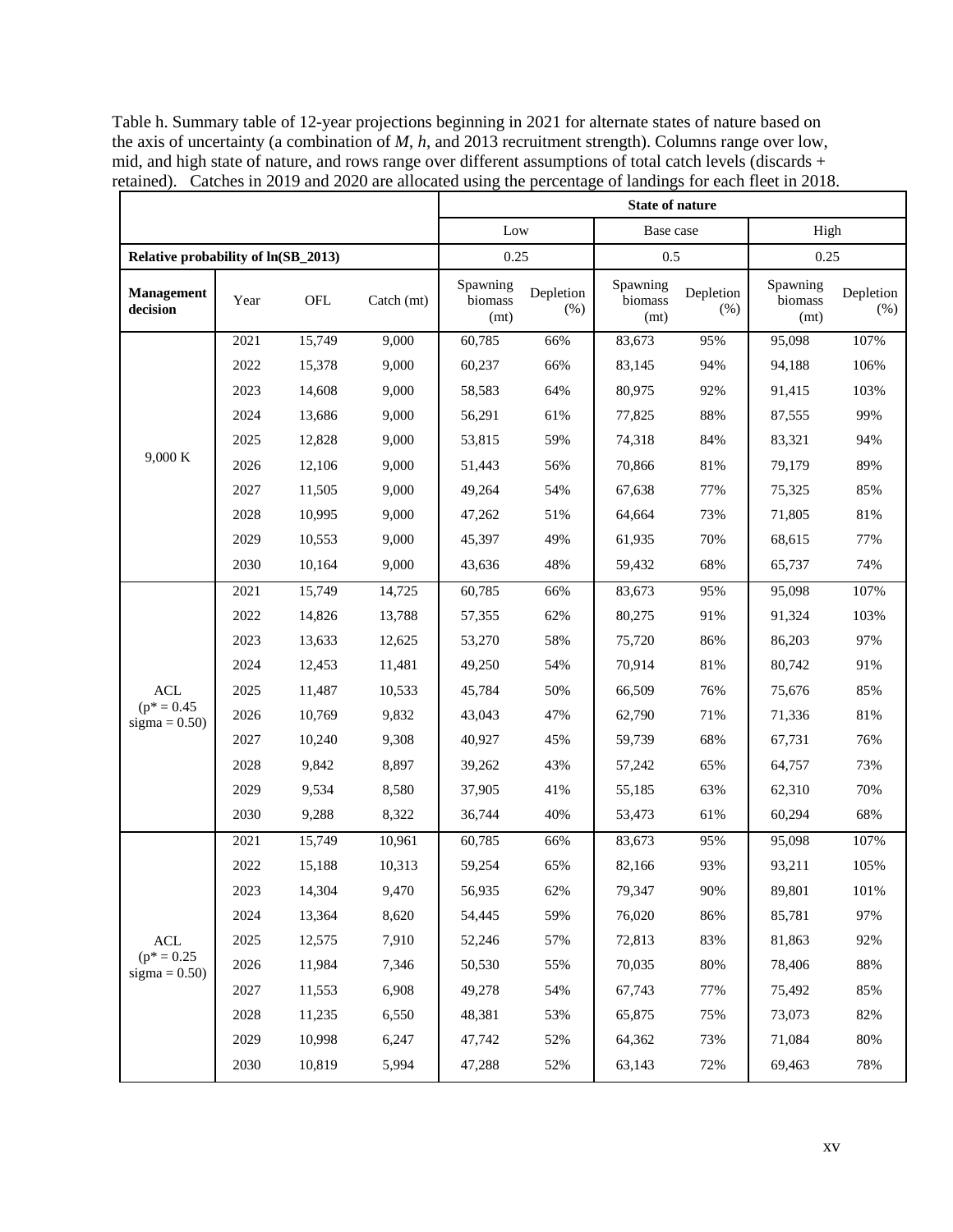## **Research and data needs**

There are many areas of research that could be improved to benefit the understanding and assessment of Widow Rockfish. Below, we specifically identify five topics that we believe are most important.

- **Historical landings and discards:** The historical landings and discards are uncertain for Widow Rockfish and improvements would increase the certainty that fishing removals are applied appropriately. Because landings are assumed to be known exactly in the assessment model, uncertainty in the predictions does not include uncertainty in the landings. A thorough look at historical landings, species compositions, and discarding practices would potentially account for and possibly reduce the uncertainty. More importantly, though, a measure of uncertainty on the estimated historical landings would allow for reasonable sensitivities to be investigated.
- **Natural mortality:** Uncertainty in natural mortality translates into uncertain estimates of status and sustainable fishing levels for Widow Rockfish. The collection of additional age data, rereading of older age samples, reading old age samples that are unread, and improved understanding of the life-history of Widow Rockfish may reduce that uncertainty.
- **Maturity and fecundity:** There are few studies on the maturity of Widow Rockfish and even less recent information. There have been no studies that reported results of a histological analysis. Further research on the maturity and fecundity of Widow Rockfish, the potential differences between areas, the possibility of changes over time would greatly improve the assessment of these species.
- **Age data and error:** There is a considerable amount of error in the age data and potential for bias. Investigating the ageing error and bias would help to understand the influences that the age data have on this assessment.
- **Basin-wide understanding of stock structure, biology, connectivity, and distribution:** This is a stock assessment for Widow Rockfish off of the west coast of the U.S. and does not consider data from British Columbia or Alaska. Further investigating and comparing the data and predictions from British Columbia and Alaska to determine if there are similarities with the U.S. West Coast observations would help to define the connectivity between Widow Rockfish north and south of the U.S.-Canada border.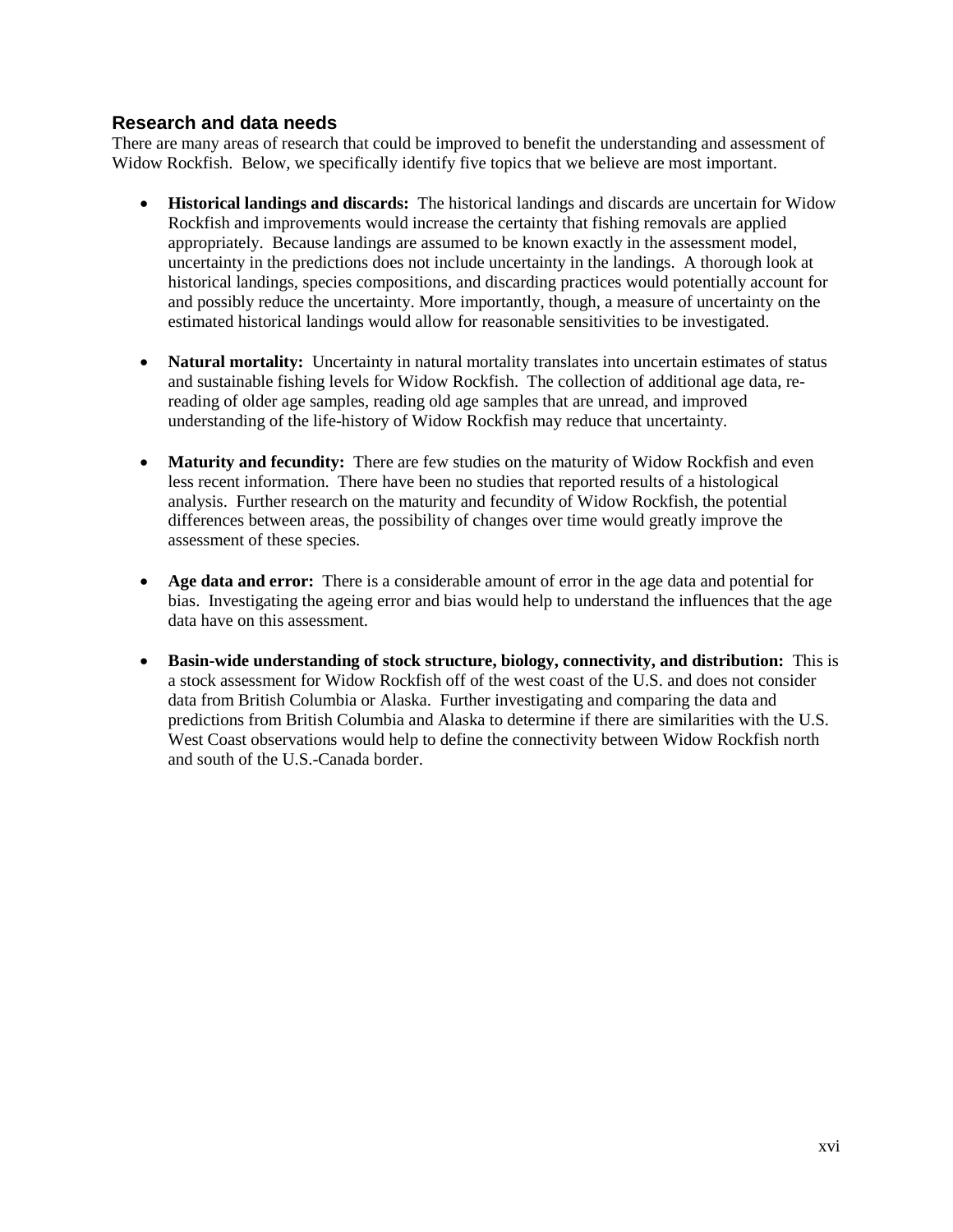|                          | 2010           | 2011         | 2012             | 2013             | 2014      | 2015      | 2016      | 2017      | 2018      | 2019      |
|--------------------------|----------------|--------------|------------------|------------------|-----------|-----------|-----------|-----------|-----------|-----------|
| Total catch (mt)         | 188.93         | 212.09       | 270.41           | 472.3            | 722.04    | 885.19    | 1,038.85  | 6,347.48  | 10,517.80 | NA        |
| $OFL$ (mt)               | 6,937          | 5,097        | 4,923            | 4,841            | 4,435     | 4,137     | 3,990     | 14,130    | 13,237    | 12,375    |
| $ACL$ (mt)               | 509            | 600          | 600              | 1,500            | 1,500     | 2,000     | 2,000     | 13,508    | 12,655    | 11,831    |
| $(1-SPR)/(1-$            |                |              |                  |                  |           |           |           |           |           |           |
| $SPR_{50\%})$            | 0.04           | 0.04         | 0.05             | 0.08             | 0.11      | 0.12      | 0.13      | 0.61      | 0.85      | <b>NA</b> |
| <b>Exploitation rate</b> |                |              |                  |                  |           |           |           |           |           |           |
| $(catch)$ age $4+$       |                |              |                  |                  |           |           |           |           |           |           |
| biomass)                 | $\overline{0}$ | $\mathbf{0}$ | $\boldsymbol{0}$ | $\boldsymbol{0}$ | 0.01      | 0.01      | 0.01      | 0.04      | 0.06      | <b>NA</b> |
| Age 4+ biomass           |                |              |                  |                  |           |           |           |           |           |           |
| (mt)                     | 106,867        | 107,098      | 126,117          | 130,681          | 144,306   | 145,255   | 142,506   | 171,160   | 182,799   | 180,855   |
| Spawning                 |                |              |                  |                  |           |           |           |           |           |           |
| <b>Biomass</b>           | 50,864         | 53,403       | 56,192           | 60,047           | 64,421    | 68,547    | 72,782    | 76,824    | 79,032    | 80,910    |
| $-95\%$                  |                |              |                  |                  |           |           |           |           |           |           |
| Confidence               | $31,199-$      | $33,186-$    | $35,332-$        | $38,128-$        | $41,214-$ | $44,090-$ | $46,970-$ | $49,668-$ | $50,137-$ | 49,484-   |
| Interval                 | 70,529         | 73,620       | 77,051           | 81,965           | 87,627    | 93,003    | 98,594    | 103,979   | 107,927   | 112,335   |
| Recruitment              | 101,007        | 6,740        | 6,074            | 240,825          | 101,692   | 34,200    | 63,177    | 40,750    | 37,521    | 49,257    |
| $-95\%$                  |                |              |                  |                  |           |           |           |           |           |           |
| Confidence               | $60,929-$      | $3,220-$     | $3,040-$         | 144,209-         | 47,924-   | 14,729-   | $22,368-$ | $13,832-$ | $12,654-$ | $15,883-$ |
| Interval                 | 167,448        | 14,107       | 12,134           | 402,171          | 215,784   | 79,408    | 178,435   | 120,048   | 111,256   | 152,756   |
| Depletion $(\%)$         | 57.8           | 60.7         | 63.9             | 68.2             | 73.2      | 77.9      | 82.7      | 87.3      | 89.8      | 91.9      |
| $-95\%$                  |                |              |                  |                  |           |           |           |           |           |           |
| Confidence               | $43.4 -$       | $46.3 -$     | $49.4-$          | $53.4-$          | $57.9-$   | $62.0 -$  | $66.2 -$  | $70.1 -$  | $71.2-$   | $70.8 -$  |
| Interval                 | 72.2           | 75.1         | 78.3             | 83.0             | 88.5      | 93.8      | 99.2      | 104.5     | 108.4     | 113.1     |

**Table i. Summary table of results for the assessment of Widow Rockfish.**